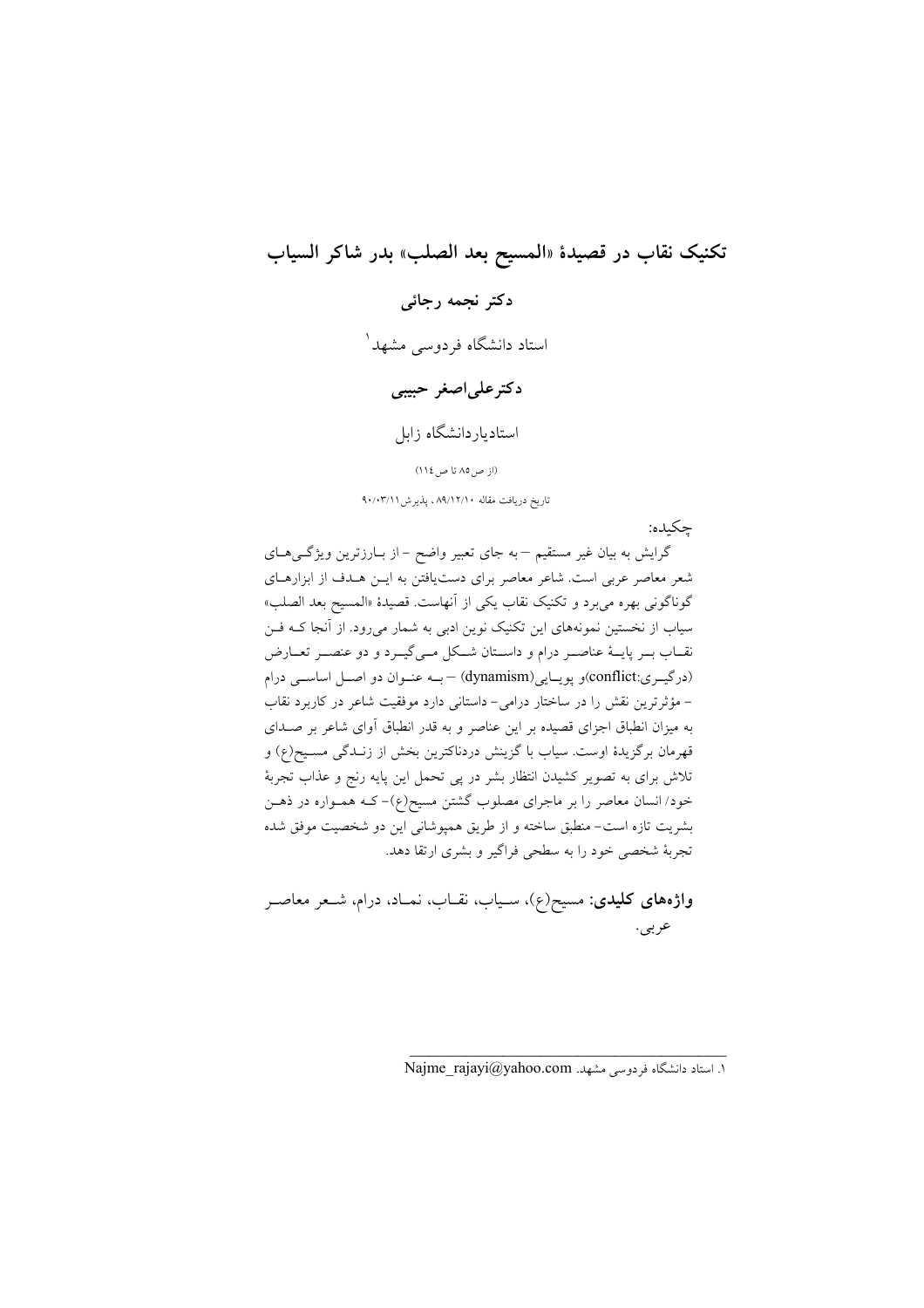## تعریف و رویکرد:

پس از آنکه کاربرد شیوهٔ اسطورهای و استفاده از اساطیر– در انواع گوناگون آن– بعد از جنگ جهانی دوم و بخصوص در چنـد دهـهٔ اخیـر در شـعر عربـی رواج گسـتردهای یافت، شاعران عرب برای افزودن تأثیر این شیوه، تکنیکها و ابزارهای تازهای را بــه کــار گرفتند و نقاب از جمله این تکنیکهاست.

اساس کار در این فن آن است که ویژگیها و عناصر نمایش(درام)–که مکان اولـی و اصلی استفاده از نقاب (ماسک) است – بر اجزای شعر (قصیده) منطبق شود و شخصیت اساطیری و شخصیت معاصر (شاعر) در هـم ادغـام گردنـد. هـر قـدر ایــن هــمپوشــانی يکنواختتر و طبيعي تر و کامل تر باشد کاربرد تکنيک نقاب موفق تر خواهد بود.

ارائهٔ یک نمونهٔ برجسته از شعر معاصر عرب و کـاوش میـزان انطبـاق و هــم،یوشــانی یادشده از طریق آن، رویکردی است که این گفتار بر آن استوار شده و مشخصاً دو هدف را دنبال می کند: نخست معرفی تکنیک نقاب و عناصر تشکیل دهندهٔ اَن و دیگ ِ ارزیبابی موفقت شاعر در کاربرد این تکنیک.

# نقاب در اصطلاح و لغت:

نقاب یا صورتک در لغت به معنای حجاب و یرده، معادل بــا «masquered , masque , mask» غربی و «القناع» عربی است، که شخص آن را بر چهره میزند و بدان وسیله چهرهٔ خود را مي پوشاند و چهرهٔ ديگر نمايان مي سازد (فتحي،ص٢٧٩). مؤلف «*دايـرةالمعـارف* بری*تانیکا*» نیز با تأکید بر نوعی دیالکیک اخفا، اظهار و تغییـر چهـره در نقــاب مــی گویــد: «نقاب یکی از اشکال تغییر چهره است که معمولاً روی صورت نهاده می شود تـا هویـت شخصی کـه اّن را مـی پوشـد، پنهـان بمانـد و شخصـیتی دیگـر بیافرینـد. و مـی|فزایـد: خصوصیت مخفی کردن ابعاد و جنبههای اصلی شخصیت، نقطهٔ مشترک تمام نقابها در طول تاريخ است.» (فوزي،ص1۳۹).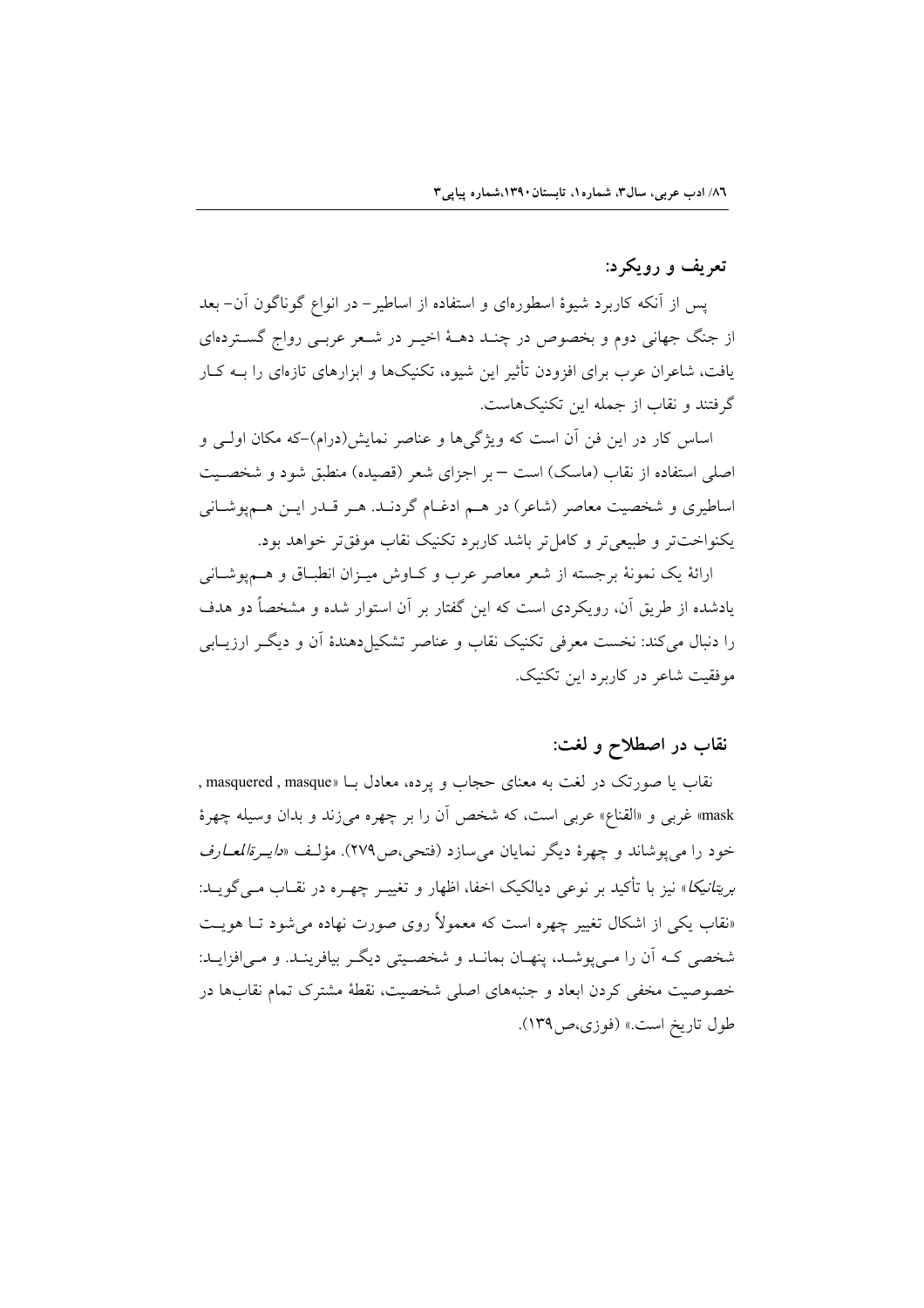این عمل در ابتدای امر در خلال آیینهای دینی انسـانهـای گذشـته بـه کـار گرفتـه می شد. انسان اولیه از نقاب به عنوان وسیلهای برای بیان رابطهاش با خدایان و طبیعت در آیینهای دینی استفاده می کرد. سیس در نمایش های یونان باسـتان جایگـاه ویـژهای پیـدا نمود، به طوری که شخص نقابدار در نقش یک شخصیت – که عموماً یـک شخصـیت اسطورهای، خیالی و از خدایان بود– روی صحنه حاضر می گشت و با به کارگیری همین نقاب بود که خدایان، شیاطین و حیوانات جان می گرفتند و شخص نقابزده بـه گونــهای اقدام مي كرد كه گويبي همو الههٔ مـرگ و زنــدگي اسـت (كنــدي، ص ٦٥). بعــدها «ايــن اصطلاح از حوزهٔ تئاتر به قلمرو روانشناسـی پونـگ راه یافـت تـا از آن بــرای تبلــور و تجسم شخصیت و جلوهٔ بیرونی افـراد اسـتفاده کنــد» (عباســی، ص١٥٧) و ســرانجام در وادي ادبيات به اوج كاربرد فني خود رسيد.

در عصر حاضر، شاعران نقاب را كه بیشتر در قالب یک شخصیت نمود پیدا می كند و شعر از زبان او بیان میگردد، برای بیان افکار، احساسات و دغدغههای درونی خود و بـا انگیزههای مختلف هنری، سیاسبی و اجتمـاعی بـه کـار مـیبرنــد و بــا زبــان آن ســخن می گویند. شاعر معاصر نقاب را به کار میبندد تا صدایش لحنی عینی و تقریباً بی طرفانــه داشته باشد و بدین واسطه، بدون مخفی ماندن رمز مدّ نظرش که بیانگر دیدگاه او دربارهٔ زمانهاش است، از فوران مستقیم احساسات درونی خود فاصله می گیرد (کنـدی، ص ۹۲ –۹۳). این همان روشی است که در انگلیسی آن را correlative objective مــیiامنــد و در ادبيات معاصر عربــي بــدان «المعــادل الموضــوعي» و در فارســي «اشــتراک عينــي» كفتــه می شو د.

البته به این نکته باید کاملاً توجه داشت که شاعر به هنگام به کارگیری تکنیک نقــاب باید جانب خود را از یک طرف و جانب شخصیتی را که از آن به عنــوان نقــاب اســتفاده مي كند از طرف ديگر به خوبي نگه دارد. به كلام ديگر آنكه نه تنها نقاب بايد با سـرايندهٔ شعر همخوانی و همسویی داشته باشد، بلکه باید به گونهای به کارگرفته شود که اسـلوب نمادین اثر حفظ گردد؛ چرا که اهتمام بیش از حد به یکی از دو طرف، اثر را به صراحت افراط آميز در بيان و حالت روايتگونه مي كشاند كه ويژگي شعر غنايي و خطابـه اسـت،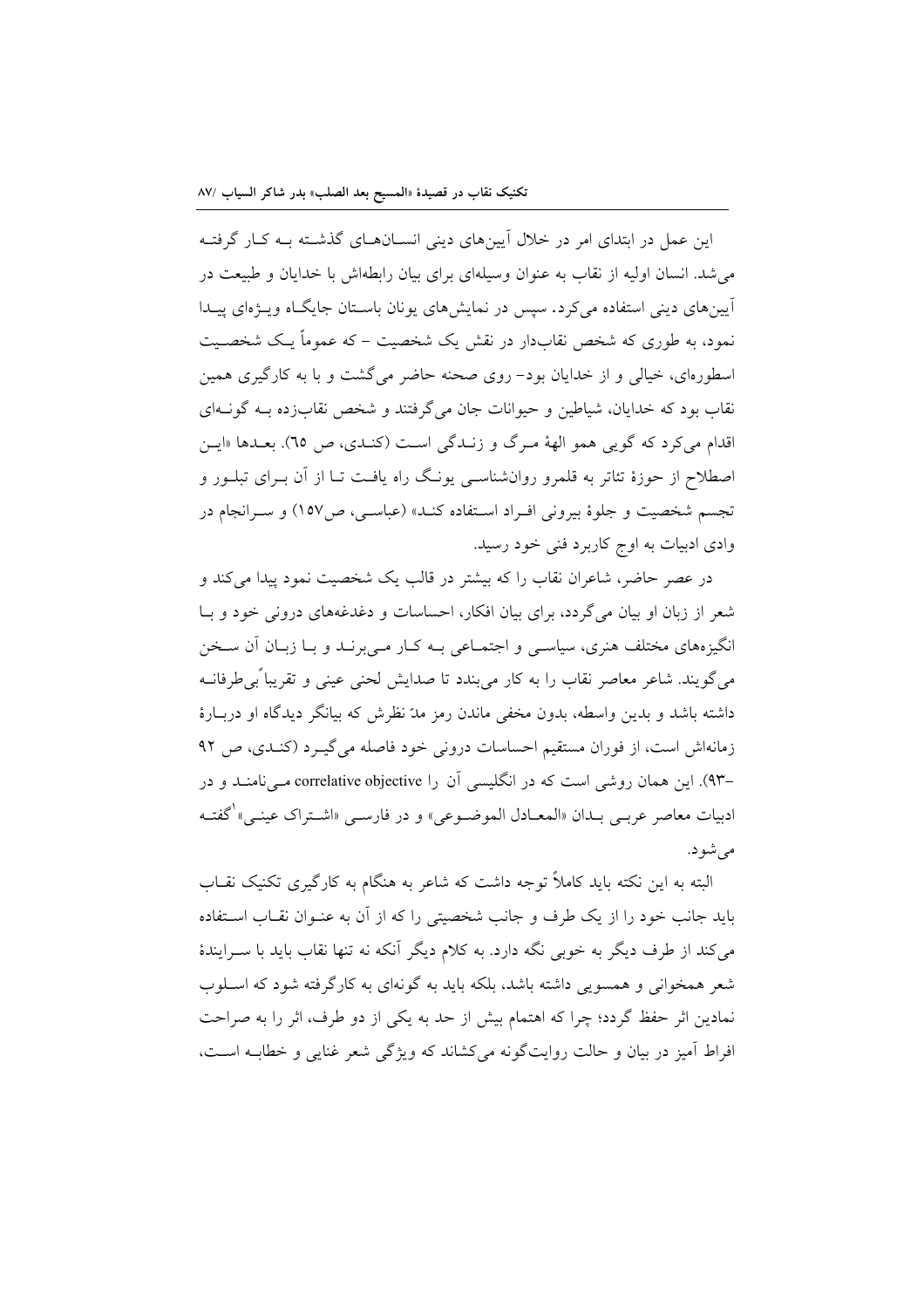و این خود دلیلی است بر ناتوانی شاعر در به کاربستن نقاب (حداد،ص۱٤۹)؛ زیــرا ایــن تكنيك از طريق حفظ خصوصيت نمادين اثر ادبي، بـه هـيچ عنـوان قصـد نـدارد چهـرهٔ شخصیتها را به گونهای صریح آشکار نماید.

### زمينهٔ اخذ نقاب در اديبات:

در بیشتر موارد نقابها از دایرهٔ میراث کهن، تـاریخ و اسـطوره گرفتـه مـیشـوند تـا شخصیتهای معاصر، و یا حداقل این نکته مورد تأیید اکثر ناقدان شعر معاصر است ک در فراينـد انتخـاب نقـاب از شخصـيتهـاي مختلـف ادبـي، تـاريخي، دينـي، صـوفي، اسطورهای، مردمی و… بیشتر اشعاری موفق هستند که شاعر در آنها از شخصیت کهـن و اسطورهای بهره برده است؛ چنانکه احسان عباس میگوید: «نقـاب غالبـاً یـک شخصـیت تاریخی است و تنها به کار گذشته می آید. شاعر از رهگذر نقاب، اسطورهٔ تــاریخی – نــه تاریخ واقعی- را می آفریند تا احساس بیزاری از تاریخ واقعی را نشان دهد.» (عباس، ص ٢٣٩). حال اصل نقاب چه تاريخي و كهن باشد و چه اسطورهاي و چه معاصر، در فرايند نقاب آنچه مهـم اسـت، آن اسـت كـه ارزش هنـرى نقـاب از سرچشـمهٔ نقـاب نشـأت نمی گیرد، بلکه در توانایی شاعر بر حسن گزینش نقاب و مهارت او در تعامل با آن نهفته است. به همين علت، اصالت تاريخي و كهن نقاب نمـي توانـد ضـامن موفقيـت شـاعر و توجیهکنندهٔ کوتاهی و کمکاری او در بیان تجربهٔ ابـداعی و شـکل(هـی آن باشـد (فتـوح احمد، ص10).

### نقاب در عرصهٔ شعر و ادبیات عربی:

نقاب در شعر عربی از هیچ به وجود نیامد و بـه صـورت تصـادفی در شـعر معاصـر عربی ظاهر نگردید؛ زیرا شعر نقاب در کنار تأثیرپذیری از آثار غربیان، ریشــه در میــراث کهن ادبی عربی دارد. با نگاهی گذرا به شخصیت قهرمانـان مقامـات، بـه راحتـی وجـود ریشههای نقاب در میراث کهن ادبسی عربسی ثابت خواهـد شـد. «ابـوالفتح اسـکندری»، قهرمان *مقامات همدانی* در هر مکالمه یک نقاب جدید بـر چهـره مـی;زنـد و شخصــیتی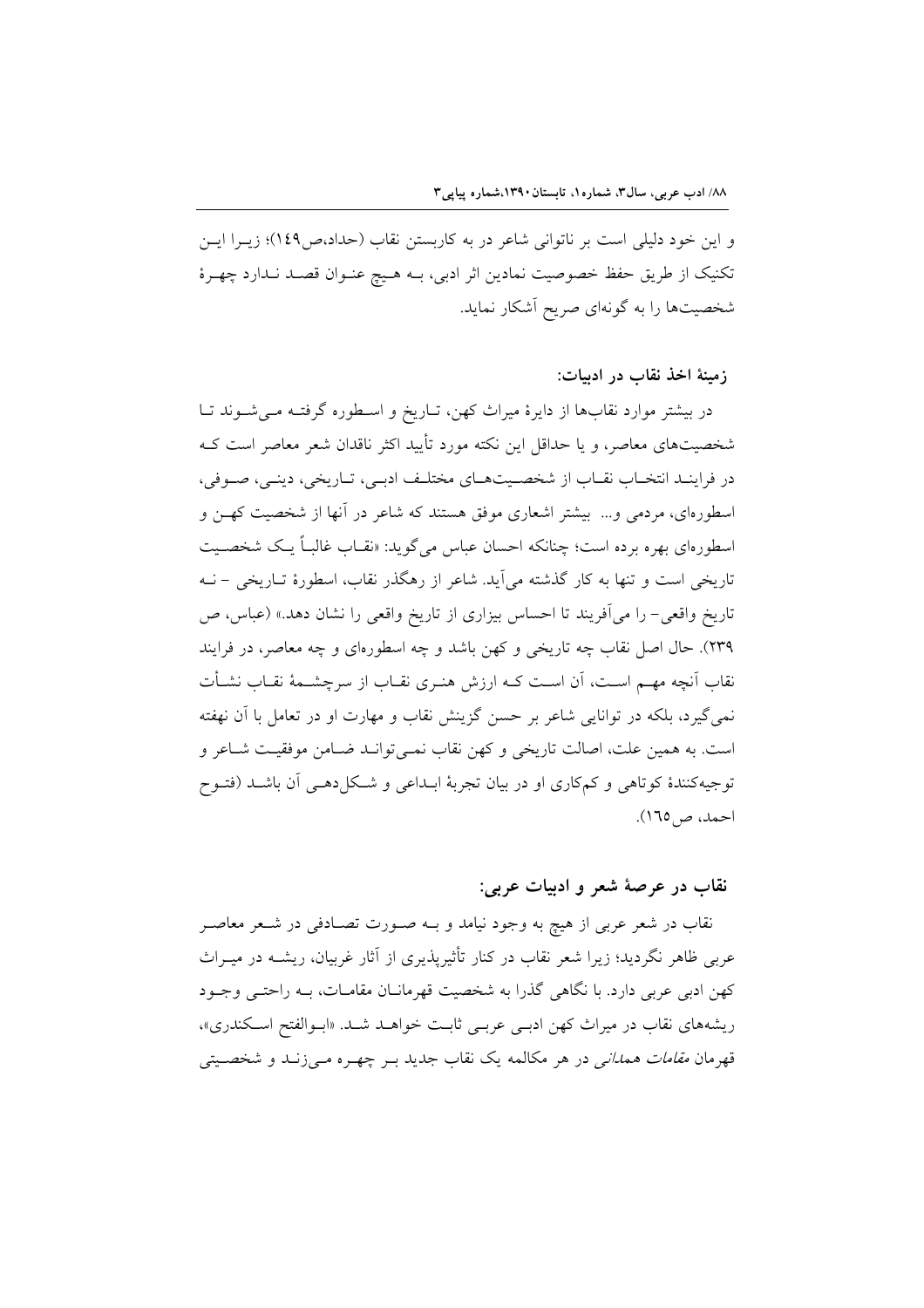متفاوت از شخصیتهایی که قبلاً به آن یرداخته است، می پذیرد. در یک مقامه نقش گـدا را می پذیرد و در دیگری پادشاه می شود و در مقامـهای دیگـر کـور یـا پیـر و یـا جـوان مي گردد، در جايي ديگر فرمانده يا خطيب يا عالم يا زبانشـناس يـا شـاعر يـا واعـظ يـا دجال يا شاكي يا بخيل و يا زاهد مي شود. او نقاب اين شخصيتها را بر چهره مي زند و فقط به ظاهر شخصيت و يوشيدن لباس أن اكتفا نمي كند، بلكــه بــه گــرفتن خصوصـيات روانی و شغلی و شیوههای بیان آنها نیز اهتمام می ورزد (موسی،ص ٢١٤).

در دورهٔ معاصر، کاربرد هنری نقـاب از دهــهٔ شصــت قــرن بیســتم مـیلادی بــه طــور گستردهای به شـعر پیشـگامان ادبیـات معاصـر عربـی همچـون سـیاب، خلیـل حــاوی، ` ادونيس، ٌ بياتي ُ، صلاح عبدالصبور ْ، و در ادامــه نــزد امــل دنقــل ْ و ديگــران راه يافــت. چنانکه در دیوان سیاب نقابهای مسیح(ع)، ایوب پیامبر(ع)، سـندباد، تمـوز و در شــعر حاوی نقابهای سندباد و ایوب (ع) و نزد ادونیس نقابهای مهیار دمشقی، صقر قریش، ققنوس و مسيح (ع) و نزد بياتي نقابهاي حـلاج، خيـام، معـري، وضـاح الـيمن، ديـك الجن، محییالدین عربی و در شعر صلاح عبدالصبور نقابهای ملک عجیب بن خصـیب و بشر حافي صوفي (موسى، ص٢١٧) و... از نمونههاي اهتمـام شـاعران ايـن دوران بـه تکنیک نقاب است. شاید تجربهٔ بیاتی اولین تجربه در کاربرد آگاهانه نقـاب و عناصـر آن در شعر عربی باشد. تجربهای که در درجهٔ اول- و به ویژه در زمینهٔ اشتراک عینی(معـادل موضوعي)- برگرفته و متأثر از آراي شعري «تي اس اليوت» است<sup>٧</sup> اين تجربه بــر مبنــاي آگاهی شاعر از تاریخ و آمیختن اندیشههای او پیرامـون مسـائل بشـری بـا اندیشـه کهـن الگوها<sup>^</sup> شکل می گیرد.

### مسیح در شعر معاصر عربی:

بدون شک شخصیت پیامبران از برجستهترین شخصیتهای میراث دینی- عقیدتی بـه کار رفته در شعر معاصر عربی است. شاید بتــوان علّــت اساســی آن را در وجــود نــوعی قرابت ميان تجربهٔ شاعران و پيامبران يافت، چرا كه پيامبر و شــاعر اصــيل هــر دو حامــل رسالتی مشترک برای امت خویشند و از رابطـهای عمیـق و ریشــهدار بــا نیروهــای والا و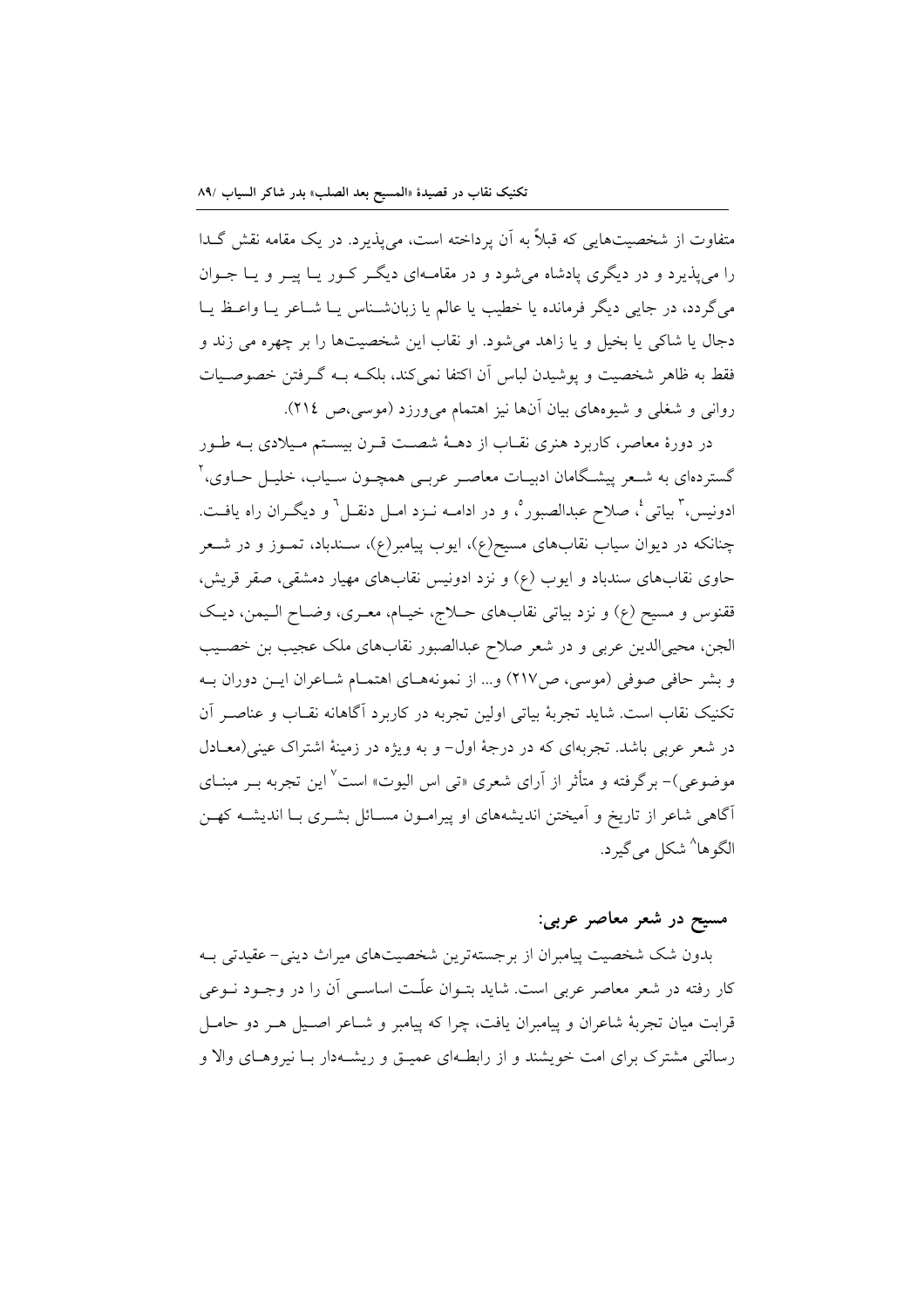متافیزیکی برخوردارند. (عشری زاید،ص۷۷). اما چهرهٔ مسیح(ع) در میان شخصیتهـای پیامبران بیشترین اهتمام شاعران معاصر عرب را به خود اختصاص داده <sup>۹</sup> بهگونهای که در شعر عربی پربسامدترین نماد در موضوع تحمل رنج و زندگی دوباره محسوب میشود. شاعر معاصر این شخصیت را به جهت سرشار بودنش از دلالتهایی کـه بـا بسـیاری از ابعاد تجربهٔ معاصر او سازگاری دارد، فراوان به کار بسته است (الضاوی، ص۳۲).

نکتهٔ قابل تأمل در این زمینه آن است که بیشتر تصاویر شعری شاعران معاصر عــرب دربارهٔ مسیح، متأثر و برگرفته از عقاید مسیحیت و منعکسکنندهٔ تفکـر انجیـل اســت تــا اسلام و قرآن. به عبارت بهتر شعر معاصر تجسمبخش اندیشهٔ مسیحیت در ســه موضــوع اصلي: بر صليب شدن، فدا دهي و زندگي يافتن از راه مردن مرگ است.

از طرفی کشش و انعطافپذیری ابعاد شخصیتی مسیح (ع) در انجیـل و آزادی عمـل بیشتر شاعر معاصر در تأویل جنبههای گوناگون شخصیتی آن حضـرت، در کنـار تجربــهٔ تحمل رنج به همراه امید بــه مـیلاد دوبــاره کــه میــان مســیح (ع) و او مشــترک اســت از مهمترین عوامل روی اَوردن شاعر معاصر به افکار مسیحیان دربارهٔ مسـیح(ع) محسـوب مي شو د. (البياتي،ص ٤٠).

## قصيدة «المسيح بعد الصلب»:

سـياب بــه عنــوان يكــي از پيشــگامان مكتــب تمــوز`` و پيشــتاز در بهــرهگيــري از شخصیتهای کهن، در بیان تجربهٔ تحمل رنج و اندیشهٔ میلاد دوباره، و برای بـه تصـویر کشیدن موضوع میلاد پس از مرگ از شخصیت مسیح (ع) و شخصـیتهـای اسـطورهای همسوي ديگر مانند ققنوس و تمـوز بهـره مـيبـرد. قصـيدهٔ «المسـيح بعـد الصـلب» در فراخــواني شخصــيت مســيح- يــا بــه تعبيــر يونــگ «کهــن الگــوي حکــيم، مخلــص و جانفشان»(الجیوسی،ص۱۳) از آن نمونه است. در این قصیده سیاب ضمن یکهیشدن با شخصیت مسیح، خویشتن را مسیحی میداند که باید در راه تولد دوبـاره بنیـان فکـری ملَّت رنج دیده و عقب نگه داشتهشدهٔ خویش با ایمان قلبی بـه ایـدهٔ فـدادهی هدفمندانـه جانفشاني كند.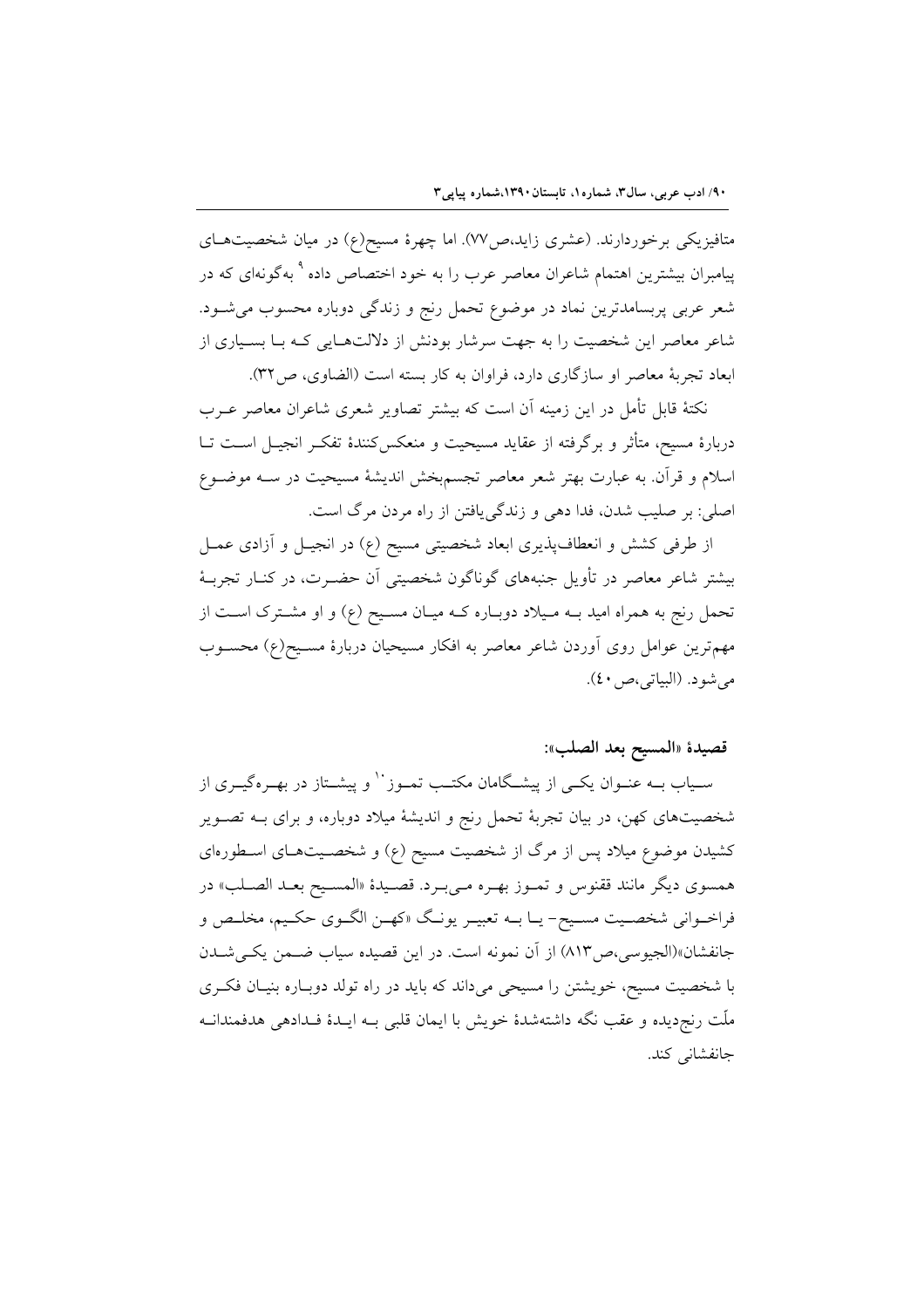قصیدهای که پیش روست، تجلّی شعر نقاب است، شعری که در آن کسی نمـی(دانـد، افسار توسن سرکش سخن در دست کیست و آیا آنکه سخن بر زبـان جـاری مـیسـازد خود شاعر(من درون/ أنا الذات) است يا شخصيت عيني- شخصيتي كه آن را بــه عنــوان نقاب به كار برده است (من عيني/ أنا الموضوع).

## شرح وتفسير قصيده:

**بند اول**: بعدما أنزلوني، سمعت الرياح/ في نواح طويل تسف النخيل/ و الخطي وهـي تنأى. إذن فالجراح/ و الصليب الذي سمروني عليه طوال الأصـيل/ لـم تمتنـي. و أنصـت: كان العويل/ يعبر السهل بيني و بين المدينه/ مثل حبل يشد السفينه/ وهي تهوى إلى القاع. كان النواح/ مثل خيط من النور بين الصباح/ و الدجي، في سماء الشتاءالحزينه/ ثـم تغفـو، على ما تحس المدينه'' (السياب،صص:٢٤٥- ٢٤٦)

عنوان قصیده از همان ابتدا بیانگر تجربهٔ رنج و جانفشانی است و عبارتها و واژگان این بند بر این جو غرق در اندوه دامن میزنـد (البطـل،ص:١٥٥). در ایـن میـان صـدای شیون باد در نخلستانها (کنایه از ملـت عـراق) نشــان از اوج رنــج و دردی دارد کــه بــر مسیح/ سیاب فرود آمده و طبیعت بی جان را وادار به همدردی با وی می نماید. (صـنعت تشخيص)

بند دوم: حينما يزهر التوت و البرتقال/ حين تمتد جيكور حتى حدود الخيـال/ حـين تخضر عشباً يغني شذاها/ والشموس التي أرضعتها سناها / حـين يخضـر حتـي دجاهــا / يلمس الدفء قلبي، فيجري دمي في ثراها/ قلبي الشمس إذا تنبض الشـمس نـورا/ قلبـي الأرض، تنبض قمحاً، و زهراً، وماء نميراً / قلبي الماء، قلبي هو السنبل/ موته البعث، يحيــا بمن يأكل/ في العجين الذي يستدير/ ويــدحى كنهــد صــغير، كثــدى الحيــاه/ مــت بالنــار: أحرقت ظلماء طيني فظل الإله/كنت بدءاً، وفي|لبدء كان الفقيــر/ مــت، كــي يؤكــل الخبــز باسمي، لكي يزرعوني مع الموسم/كم حياة سـأحيا: ففـي كـل حفـره /صـرت مسـتقبلا،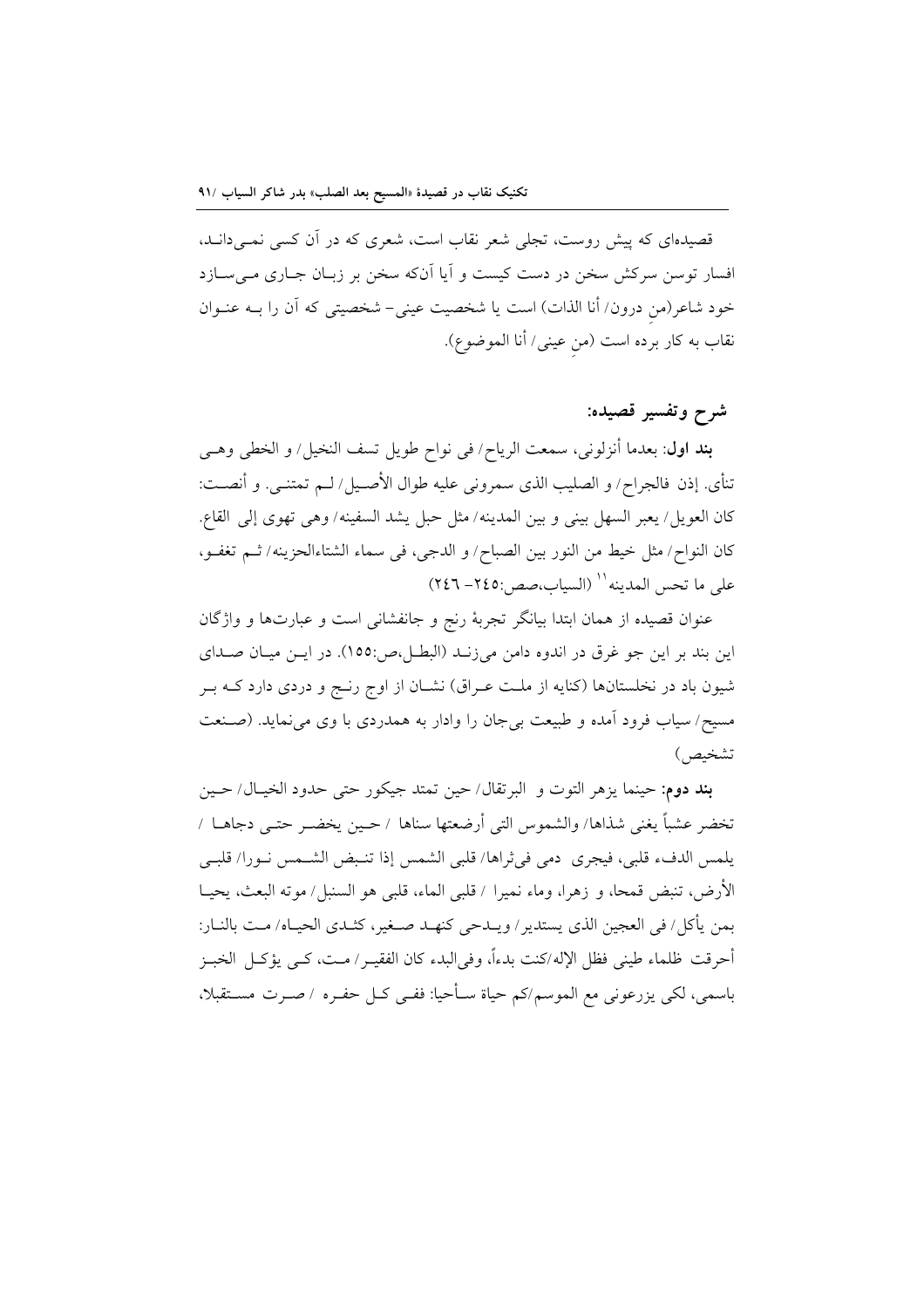صرت بـذره، حسرت جـيلاً مـن النـاس، فـي كـل قلـب دمـي/ قطـرة منـه أو بعـض قطره"(السياب،ص ٢٤٦)

شاعر سیماچهٔ مسیح از چهره برگرفته، به ترسیم زادگاهش، روستای کوچک جیکـور که نماد عراق است؛ می پر دازد «و این روستا را آنقدر در افق گستردهٔ خیالش م*ی گست*رد تا تبدیل به آرمانشهری می شود که باروری و سرسبزی و بهـار جـای جـای آن را دربـر گرفته است»(کندی، ص ۱۸۹) و تا اَن حد در خوش بینی به باززایی ملّت و وطنش ایمان دارد که حتّی تاریکیهای اَرمانشهرش جیکور را غرق در جلـوههـا و نمادهـای بـاروری (پرتو خورشید، آب، درختان پرتقال و توت، گل و خوشههای گندم) می بیند.

در این بند تأکید بر اندیشهٔ فدادهی و کاربرد نمادهـای مـیلاد دوبـاره در یـک رابطـهٔ مجازی است. شاعر، با توجه به کهنالگوهای حاصلخیزی و نـوزایی بـه بیـان ایــن مهــم پرداخته که اگرچه مسیح/ سیاب بر صلیب شده، ولی رستاخیز و رهـایی حتمـی اسـت و اندیشهٔ باززایی در قلب شاعر به طور خاص و در قلب تمام انســانهــای مــؤمن بــه ایــن اندیشه به طور عام ریشه دوانده و و خاموش نمیشود؛ چرا که این اندیشه بســان گنــدم، رشدی روزافزون و حیاتبخش دارد. فدایی همچون گنـدمی در خـاک اسـت کـه چـون جان دهد ظاهراً می میرد، اما در حقیقت زنده است و در پایان با بدلگشتن به خوشههای بسیار و سپس به خمیر و نان گرسنگان را سپر می کند و زندگی دوباره می بخشد.

بند سوم : هكذا عدت، فاصفر لمّا رأني يهوذا/ فقدكنت سرّه/كان ظلا، قداسود منــي و تمثال فكره/ جمدت فيه و استلت الروح منها/ خاف أن تفضح الموت في ماءعينيه/(عينــاه صخره راح فيها يواري عن|لناس قبره)/ خاف من دفئها، من ۖ محال عليه، فخبر عنها/ أنت؟ أم ذاك ظلى قدابيض و ارفض نورا؟/ أنت من عالم الموت تسعى؟هو الموت مره/ هكـذا قال اّباؤنا، هكذا علمونا، فهل كان زورا؟/ ذاك ما ظن لمّا راّني، و قالته نظـره"` (السـياب،  $(Y \& T - Y \& V :$ صصر)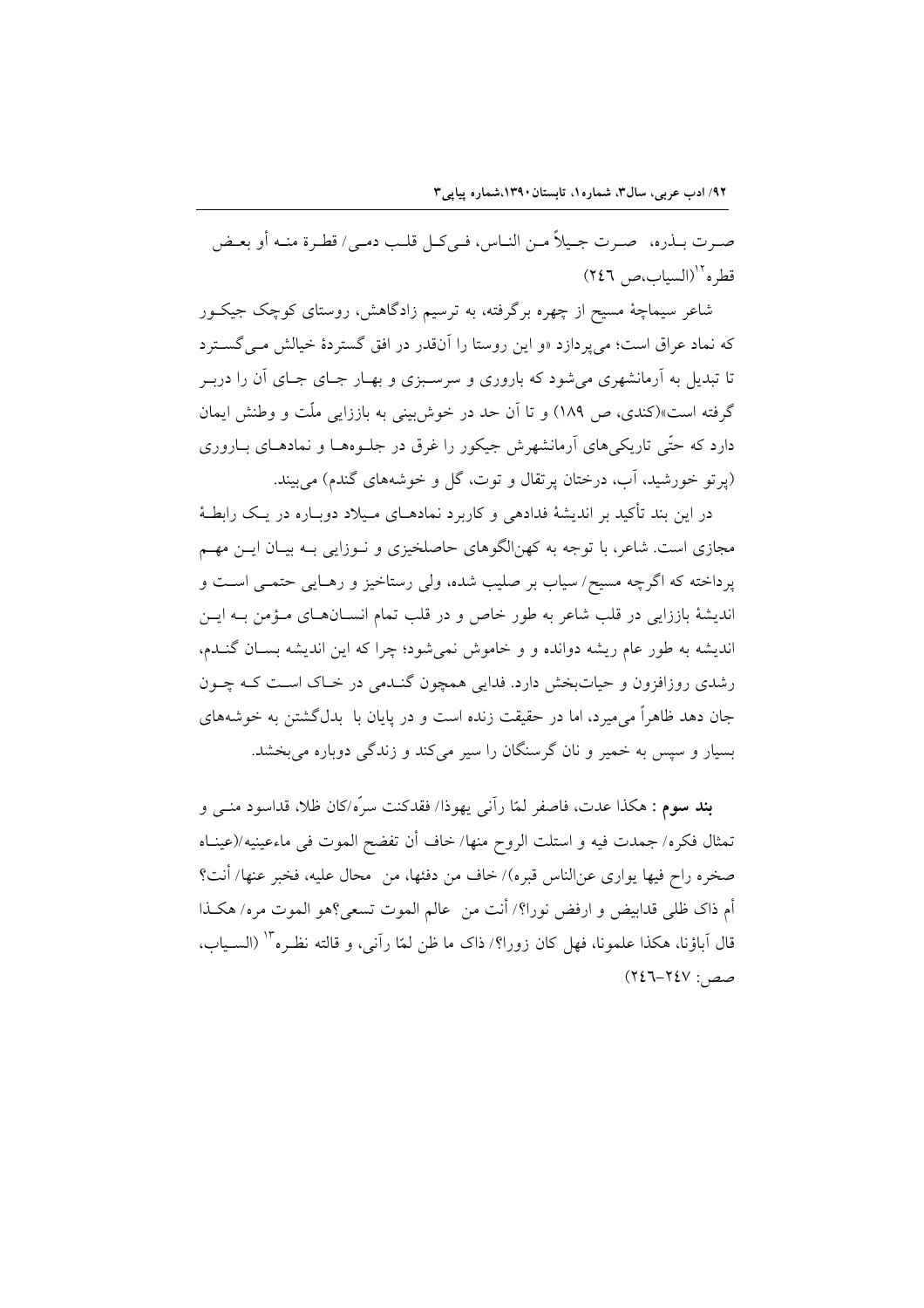در این بند شاهد تعارضی آشکار میان یهودا و مسیح هستیم کـه شـاعر در ترسـیم آن ابداع به خرج داده است؛ مسیح-صاحب روح جاویدانی که بـا قربـانی کـردن جسـمش بشريت را به ابديت متصل مي كند- و نقيض مستقيم أن يهودا/ شخص خائني است كـه در امانت خیانت میکند. آن روح جاوید نمود سفیدی و نمـاد پـاکی و زلالـی اسـت، در حالي كه يهوداي خائن غرق در سياهي و تاريكي است (كان ظلا، قداسود منبي، وتمثـال فکره) سیاهی که می توان آن را سایهٔ سیاه مسیح و نقطهٔ مقابل سفیدی او دانسـت. یهـودا به عنوان نماد حکومت جور وخیانت به شدت از میلاد دوبارهٔ مسیح در هـراس اسـت و اصرار چندین بارهٔ او بر سؤال، نشان از تزلزل در عقیدهٔ پدرانش دارد کـه مـرگ را پایـان کار می شمرند و میلاد نو را انکار می کنند، چیزی که دیدگان یهودا بر آن صحه می نهد.

بِند چهارم: قدم تعدو، قدم، قدم/ القبر يكاد بوقع خطاها ينهـدم/ أتـرى جـاءوا ؟ مـن غيرهم ؟/ قدم .. قدم .. قدم/ ألقيت الصخر على صدري/ أو ما صلبوني أمس ؟ .. فهـا أنــا في قبري/ فليأتوا – إني في قبري/ من يدري أنـي..؟مــن يــدري؟/ و رفــاق يهــوذا؟ مــن سيصدق ما زعموا ؟/ قدم/ قدم/ ها أنا الآن عريان في قبرى المظلـم/كنـت بـالأمس ألتـف كالظن، كالبرعم/ تحت أكفاني الثلج، يخضل زهر الدم /كنت كالظل بين الــدجى و النهــار/ ثم فجرت نفسي كنوزا فعريتها كالثمار/ حين ۖ فصلت جيبي قماطا وكمي دثار/ح ين دفأت يوما بلحمي عظام الصغار/ حين عريت جرحي، وضمدت جرحا سواه/ حطم السـور بينـي وبين الإله<sup>16</sup>(السياب،ص ٢٤٧)

یهودای خائن و یارانش سرآسیمه بر گور مسیح/ سیاب گام مـیiهنـد و خشــمگین از میلاد دوباره این فدایی پیش میآیند تا او را دگربار بر صلیب آرند، اما مسیح/ سـیاب کــه به رستاخیز ایمان قلبی دارد از این برچلیپا گشتن چنـد بـاره و خشـم و کثـرت دشـمنان ترسی به دل راه نمیدهد: تکرار چندین بارهٔ واژه («قدم» ویرانگر قبر: قـدم تعـدو، قـدم، قدم/ القبر يكـاد بوقـع خطاهـا ينهـدم) و كـاربرد ضـمير جمـع بـراى دشـمنان (جـاءوا – صلبوني- فليأتوا - زعموا) نشاندهندهٔ كثرت دشمنان و شدت خشم آنهاست. سـخنى که او در گور با خویش دارد حکایت این احوال است که ای سیاب! بگـذار پـیش آینـد،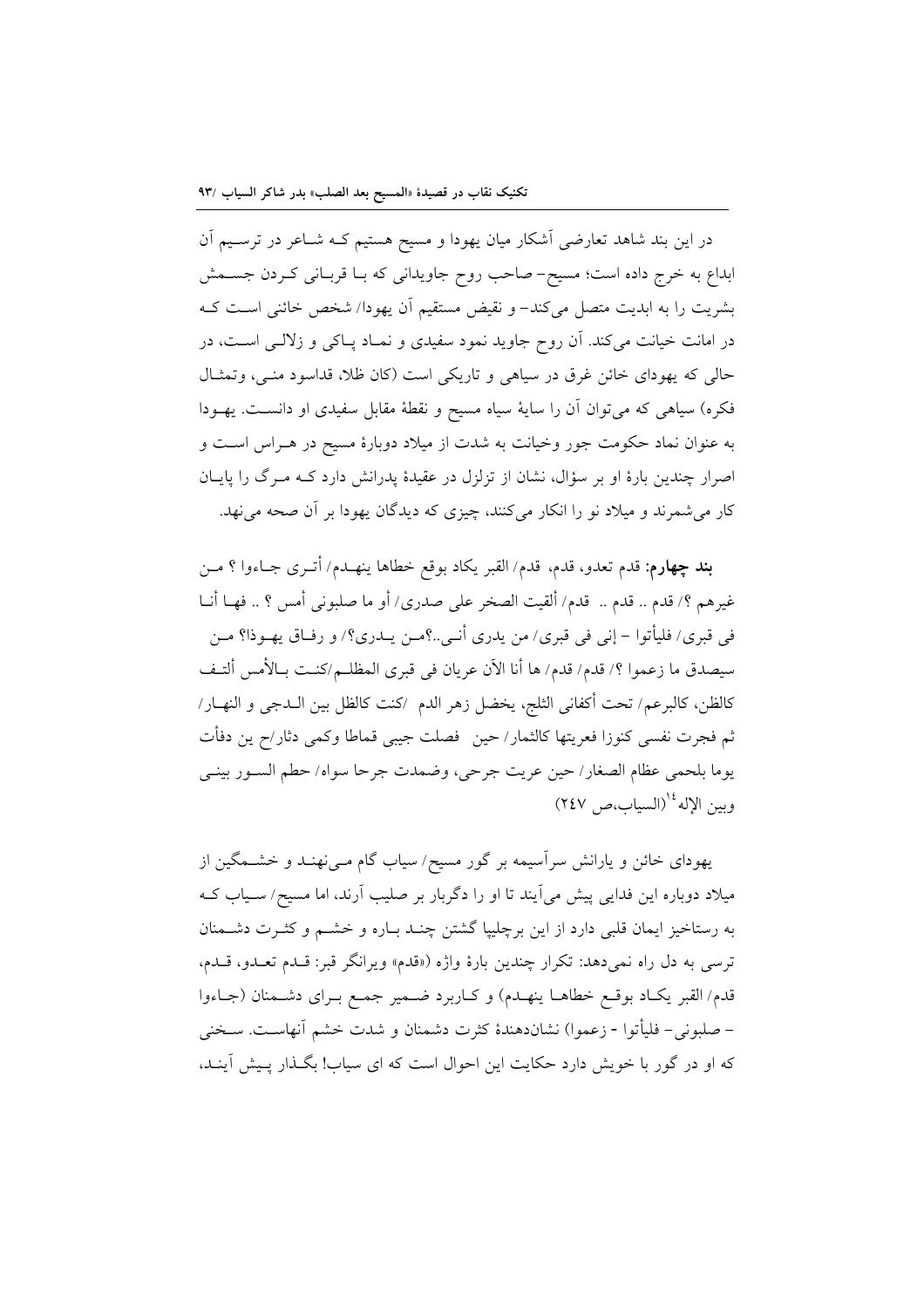چه کسی در نسا های آینده گفتهٔ این خیانتپیشگان را باور خواهد کرد؟ گویی سیاب بـا ترسیم در قبر شدن خویش، گور را نقطهٔ آغاز دیگری برای مبارزه با طاغوتیان زمان قـرار داده است. در ادامه تصویری از آیندهای درخشان برای بشریت ارائه می دهد کـه حاصـل جانفشانی اوست. او اَن قربانی است که برای رهروانش گنجی بـی،پایـان و ابــدی فــراهم آورده و فدادهی او بهای رسیدن به هـدف والای جــاودانگی اسـت کــه بــا فــرو ریخــتن فاصلهها ميان او و پروردگار و نهايتاً پيوستن به حضرت دوست تحقق مي يابد.

**بند پنجم و ششم**: فاجأ الجند حتى جراحى و دقات قلبى/ فاجأوا كل ما ليس موتــا و إن كان في مقبره/ فاجأوني كما فاجأ النخلة المثمره/ سرب جـوعي مـن الطيـر فـي قريــة مقفره/ أعين البندقيات يأكل دربي/ شرع تحلم النار فيها بصلبي/ إن تكن من حديد ونــار، فأحداق شعبي/ من ضياء السموات، مـن ذكريـاتٍ وحـب/ تحمـل العـبء عنـي فينــدي صليبي، ما أصغره/ ذلك الموت، موتي، و ما أكبره°' (همان، صص١٤٧ –٢٤٨)

مسیح/ سیاب که هنوز زخمههایش از بر صلیبشدن پیشین التیام نیافته، به ناگاه مـورد هجوم سربازان حکومت جور که قلب او را نشانه رفتهانـد، قـرار مـيگيـرد. تکـرار فعـل (فاجأ) كه به معنى هجوم غافلگيرانه است شدت اين فعل را مورد تأكيد قرار مى دهد.

در بند ششم سیاب/ مسیح با بر صلیب شدن دوباره همراه با آتش بر این بــاور اســت که در این دوران و در راه رسیدن به آزادی و میلاد دوباره باید قربانی هـای مسـیحاگونهٔ بسیار تقدیم کرد تا نهال تولد دوبارهٔ اندیشهٔ بشر معاصر یا گیرد و به بار نشـیند. بــه ایــن جهت است که مرگ مسیحگونه در نظر سیاب گران نمی نماید؛ زیــرا ایــن جــان دادن بــر حق- اگرچه در چشم کوتهنظران مادینگر پایان کار است- نــه مردن،کــه عــین زنــدگی است.

**بند هفتم:** بعد أن سمروني وألقيت عيني نحو المدينة/كدتلا أعرف السهل و السـور و المُقبِّرة/كان شيئٍ، مدى ماتري العين/كالغابة المزهرة/ كان في كلِّ مرمى، صليبٍ و أم حزينة/ قدس الرب/ هذا مخاض المدينة<sup>١٦</sup> (همان، ص ٢٤٨)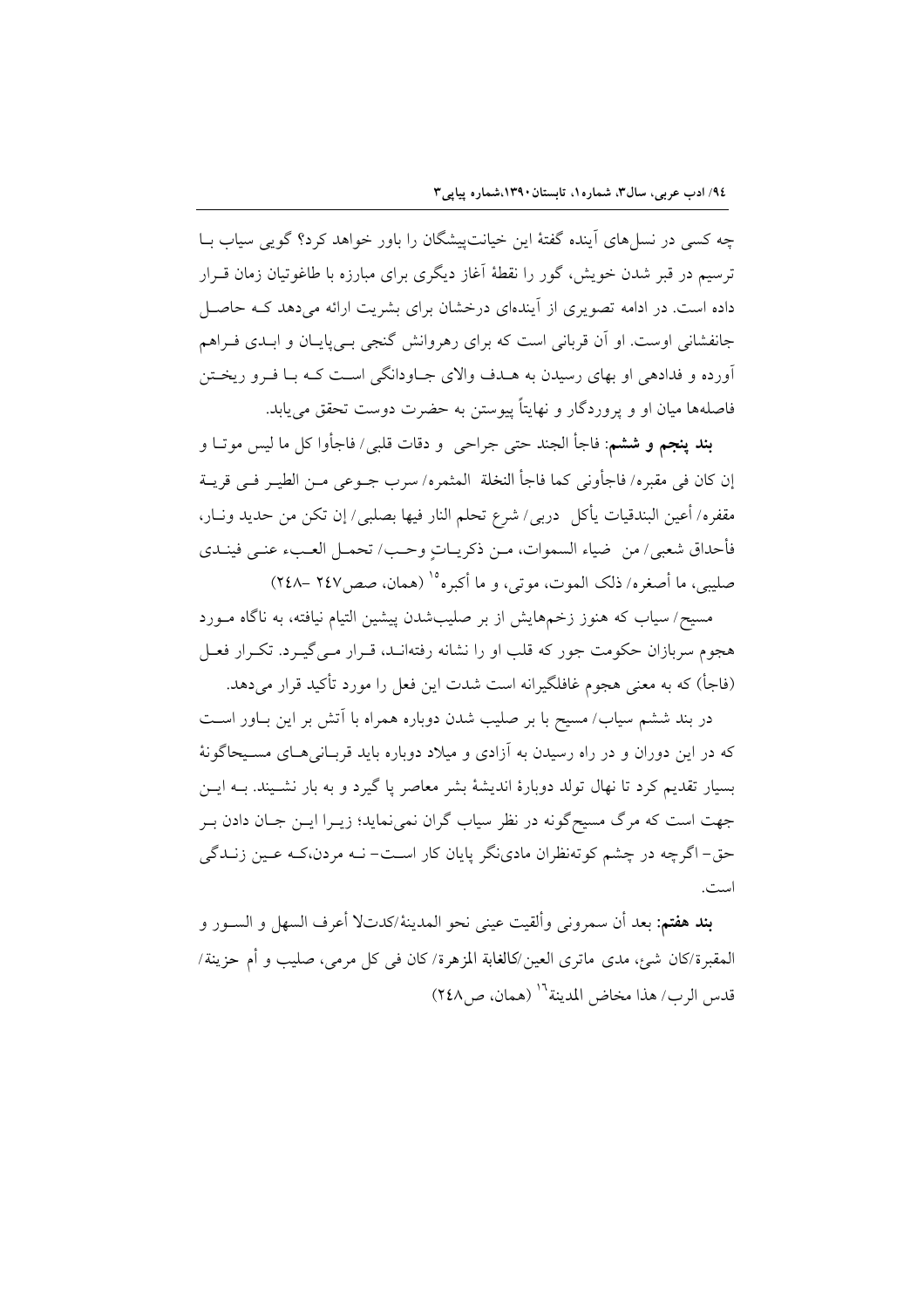یس از آنکه مسیح بر صلیب شد، به سوی شهر می نگرد، ولی آن را نمی شناسـد؛ چـرا که شهر دگرگون شده و همهچیز آن از جنگل، دشت، دیوارها گرفتـه تــا قبرسـتان تغییــر کرده است. دیگر مسیح در شهر تنها نیست، بلکه هر یک از فرزندان ملّت در شـهر بــدل به مسیحی شده و هر مادری مریم گشته است. این درد زایشی است که شهر را در آستانهٔ تولدی جدید قرار داده است؛ آنگونه که مقدمات آن را در شــروع قصــیده شــاهد بــودیم؛ آنجا که صدای ناله و شیون برخاسته از شهر، این نوید را میدهد که هـر فـردی در شـهر تبدیل به مسیحایی شده است و هر لحظه انتظار تولد مسیحایی جدید می رود. تولدی ک سرآغاز رهایی از رنجهایی است که مسیح در گذشته با آن زندگی مـیکـرد و سـیاب در دوران معاصر و انسان به مفهوم کلّی آن در همهٔ دورانها.

#### کار کرد نقاب در قصیده:

**الف-سبك نقاب :** قصـيدة «المسـيح بعـد الصـلب» از اولـين شـعرهايي محسـوب می شود که نقاب بسیط و خالص را به کـار گرفتـه اسـت." (کنـدی،ص ۱۸۵). در ایــن قصیده، سیاب یک شخصیت را محور کار خویش قرار داده و با یافتن ویژگیهای کلیدی به ترسیم شخصیت مسیح(ع) پرداخته است. او بـا الهـام از ویژگـیهـای شخصـیتی آن حضرت تجربهای معاصر را از سطحی شخصی به سطحی فراگیر و بشری بالا برده است. رويداد بر صليب شدن، تحمل رنج و نهايتاً رستاخيز أن حضرت با كيفيت هنري مطلوبي تصویر شده و شهر، ملت، قاتلان و دوستان خیانتپیشهٔ مسیح در ساختاری معاصر تجلی ىافته است.

البته محوریت یک شخصیت در نقاب بسیط نباید چنین تداعی کند که شاعر در بیـان تجربهٔ معاصر، فقط بـر یـک شخصـیت تکیـه دارد و بـا همـان شخصـیت بـه پـردازش درونمایه<sup>۱۸</sup> و موضوع<sup>۱۹</sup> داستان میپردازد و این حضور انحصاری است، بلکه مقصـود آن است که یک شخصیت حضـور غالـب و چشـمگیر دارد. امـا بسـیار پـیش مـی]یـد کـه شخصیت محوری نقاب بسیط با تکیه بر اصل درامـی تعـدد صـداها و شخصـیتهـا بـا شخصیتهای دیگر –که غالباً همسلک او هستند– به تعامل می پردازد. در این قصـیده نیـز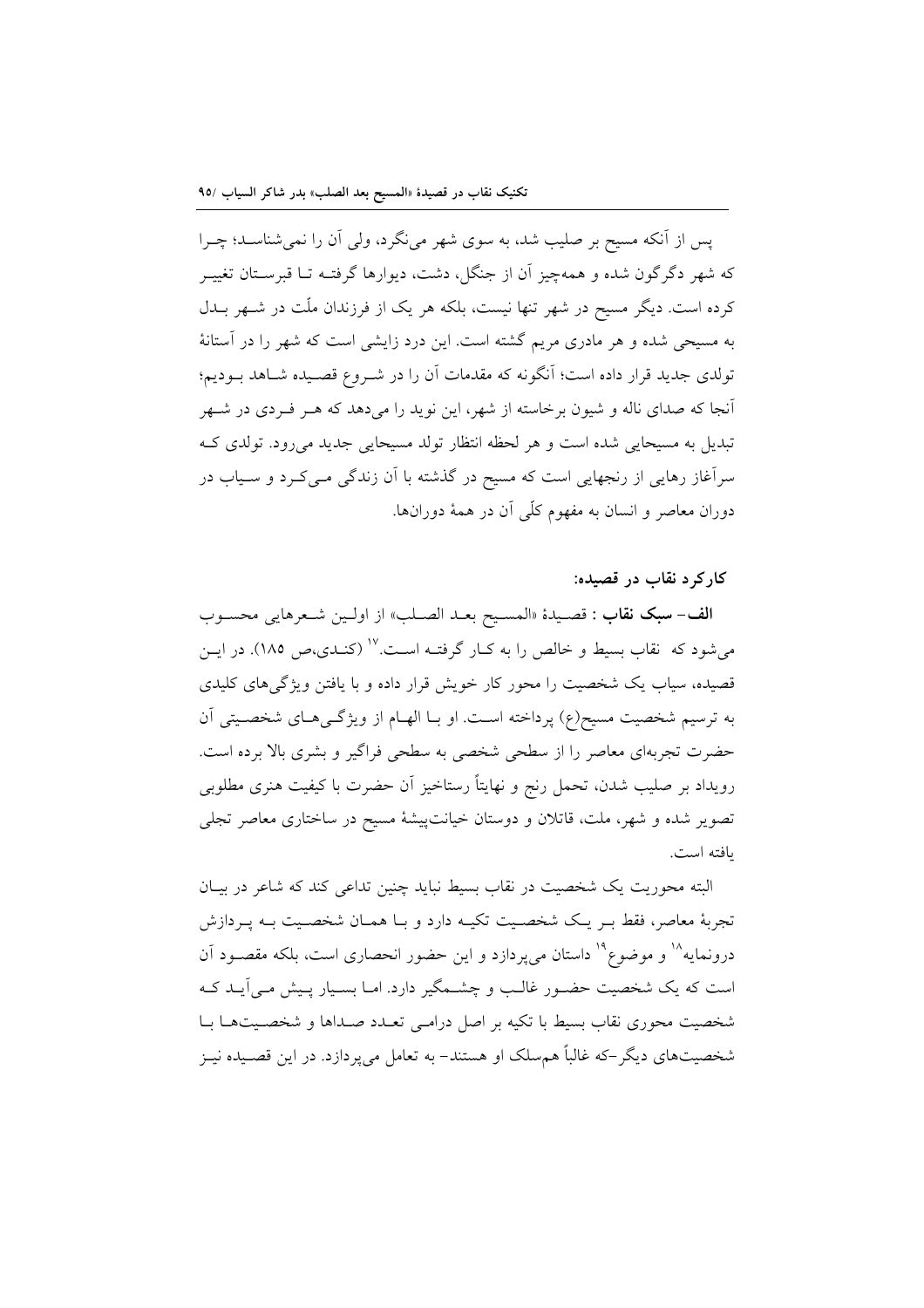شاهد حضور کاملاً واضح شخصیت محوری مسیح (ع) در کنار حضور جزئی امّــا مــؤثر شخصیتهای هم سلک ایشان در موضوع رستاخیز هستیم که برگرفته از اسطورهٔ تمــوز`` و ققنوس<sup>۲۱</sup> است. این موضوع در مبحث تعـدد شخصـیتها مـورد بررسـی قـرار خواهـد گر فت.

ب– **ساختار دایرهای<sup>۲۲</sup> قصیده**: در این ساختار، قصیده به دایرهٔ بسته ای میٍمانــد کــه اَغاز و پایانش یکی است؛ یعنی شعر به همان جایی ختم میشود کـه از اَن شـروع شـده است. البته بايد در نظر داشت كه اين تلاقى آغاز و پايان بايد نتيجهٔ طبيعـي قصـيده و در راستای اندیشهٔ اصلی آن و خط سیر احساسی کلّی حاکم بر شعر باشد. به عـلاوه تکـرار آغاز در پایان لزوماً تکرار لفظ به لفظ نیست، بلکه مهم اَن است که شعر با همان نگــرش و احساسی پایان پذیرد که با آن آغـاز شـده اسـت (اسـماعیل، ص ٢٥٦ و الحـلاوی،ص ٢٧٨). این ساختار درامی- روایی بواسطهٔ وجـود ابهـام و پیچیـدگی در شـروع، یکـی از .<br>مظاهر تعقید است و از آن جهت که با پیشـرفت هـر دور و بــا افــزودن اندیشــهای نــو و بعدی جدید از شخصیت ابهام کاهش می پابد، یکی از مظاهر یوپایی و تطـور شـعری بـه شمار میروود که موجب عمق بخشیدن به کار هنری می شود. (کندی، صص ۳۲۷–۳۲۸).

قصيدهٔ «المسيح بعد الصلب» با صحنهٔ به پايين كشيده شدن مسيح از صليب و نگاهي پر معنی به سوی شهر و شنیدن صدای شیون شهر آغاز می شود؛ اما علی رغم جو غمــزدهٔ شهر، اندیشهٔ میلاد نو بر آن حاکم است و شـاعر بـا تشـبیه فغـان شـهر بـه نـوری بـین تاریکی(= شک و تردید مردمان) و روشنایی(= حصول یقـین) تلویحـاً خبـر از رســتاخیز ملّتش در سحرگاه زایش دوباره میدهد. در بند پایانی میبینیم که ایــن خبــر بــه وضــوح تحقق یافته و شاعر به همان اندیشهٔ بند آغازین باز میگردد و با صـراحت ابـراز مـیدارد که تولد تازهای در راه است و با زاده شدن مسیحهای دوران دیگر مسـیح تنهـا نیسـت و راهش پر رهرو خواهد ماند.

ج- **ساختار درامي**: همانگونه كه عزالـدين اسـماعيل تأكيـد كـرده، بهتـرين قصـايد فراشخصی و بشری آنهایی هستند که از رنگی درامی برخوردارنـد (اسـماعیل،ص ۲۸۱) این خصوصیت در شعر نقاب- به عنوان تجلی گاه مسائل شخصی در قالبی فراگیر و کلی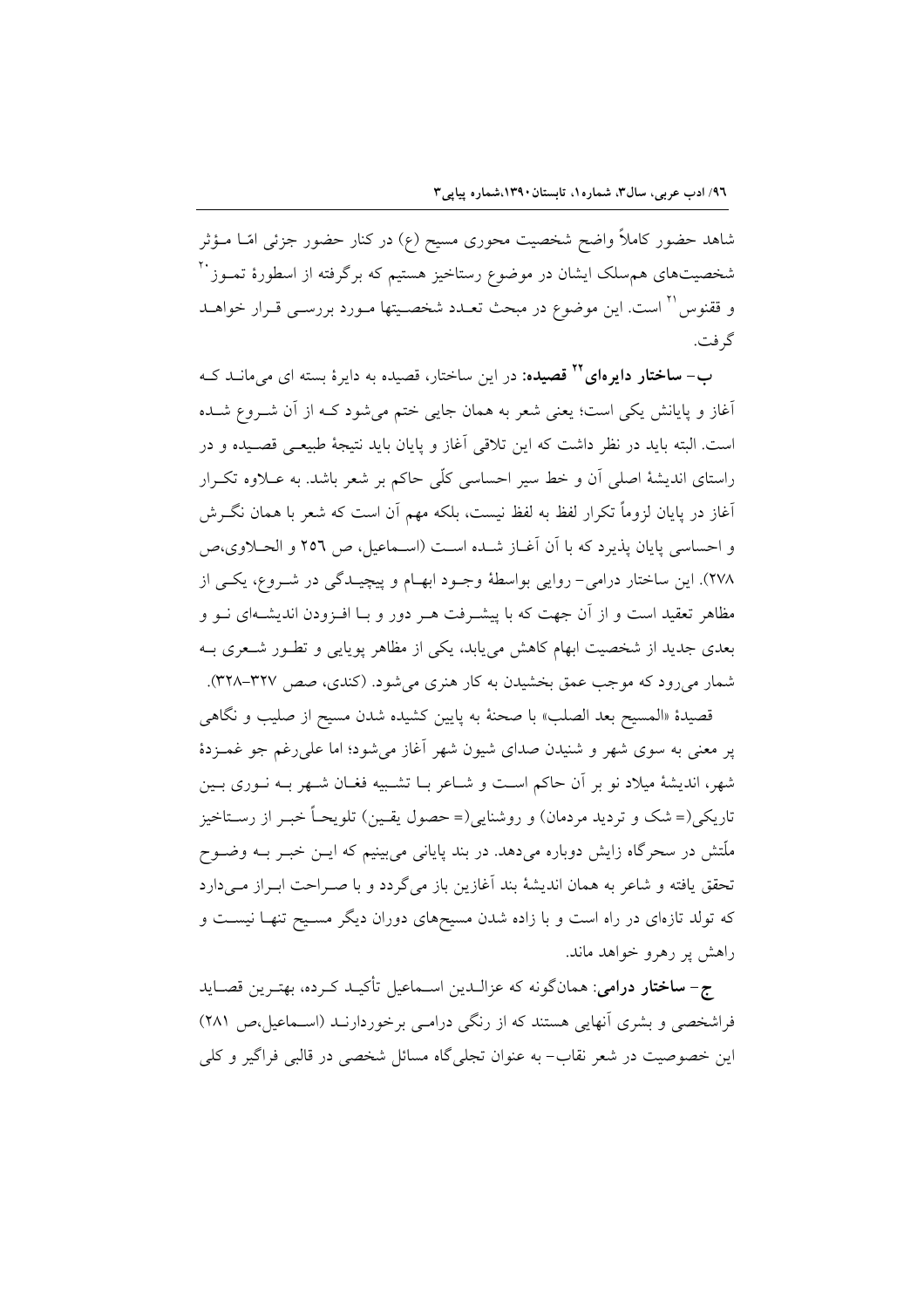– یکی از اصول اساسی محسوب می گردد. البته نباید پنداشت که چون نقاب از هنر درام برخوردار است خواننده در این نوع شعر با یک درام یا نمایشنامهٔ کامل روبروست، بلکه بهرهمندی از خصوصیات و اصول درام به این معناست که این ویژگیها به عنوان ابـزاری برای بیان نهفتههای درونی و فاصله گـرفتن از شـكل غنـایی و رومانتیـك شـعر و بـرای جهتگیری به سمت تحقق بیشتر عینیت و واقعیت در شـعر اسـت؛ از ایــن رو در شــعر نقاب خواننده با یک درام ناقص روبروست. شاعر با تعهد نسبی به اصول درامی سعی در رهانیدن شعرش از شیوهٔ غنایی محض و تحقق حالت عینی دارد. شـعر نقـابی کـه دارای خصوصیت درامی است از چند اصل مرتبط هـم برخـوردار اسـت کـه همـه در خـدمت تحقق دو اصل اساسی و کاملاً در هم تنیدهٔ «درگیری» ٌ`` و «یویـایی» ٌ`` هســتند. از ایــن(و در این مبحث تلاش برای بررسی مواردی است کـه بـا افـزودن بـر پویـایی و درگیـری موجب نزدیکی هر چه بیشتر شعر نقاب به حالت عینی درام مـی گـردد و مهمتـرین آنهـا عبارتاند از:

۱– درگیری میان دو طرف مثبت و منفی قصیده که در اینجا میان مسـیح/ سـیاب از یکسو و یهودا/ حکومت جور از سوی دیگر است و سادهترین نوع درگیـری محسـوب می شود. در این نزاع غالباً هر یک در صدد حاکم نمودن ارادهٔ خــویش اسـت. سـیاب بــر درگیری میان خیر و شر تأکید دارد؛ فرایندی که از شروع خلقت بشــر تــاکنون همــراه او بوده است، آن زمان که شیطان با سرپیچی از فرمان خداوند به عنوان نمـاد شـر در برابـر خداوند (به عنوان منشأ همهٔ خوبیها) اسباب تکرار مکرر این قصه در طول تاریخ گردید و درگیری میان نیروهای خیر/مسیح و یارانش با نیروهای شـر/ یهودائیـان و رویــداد بـر صلیب شدن آن حضرت(ع) یکی از این داستانهاست.

در راستای درگیری و تقابل میان مسیح و یهودا (نور و روشنایی)، شاعر در بند اول و دوم بیشتر به جنبهٔ مثبت رویداد بر صلیب شدن و رستاخیز مسیح یعنـی همـان نیروهـای خیر که مسیح/ سیاب نماد آن است، پرداخته است. در بند سـوم کـه نقطـهٔ اوج درگیــری است، شاعر به طرف دیگر درگیری یعنی به نیروهای شر کـه پهـودای خـائن/حکومـت نماد آن است توجه کرده است. سیاب در ترسیم این قسمت از تجربهٔ شـعری بــه خــوبی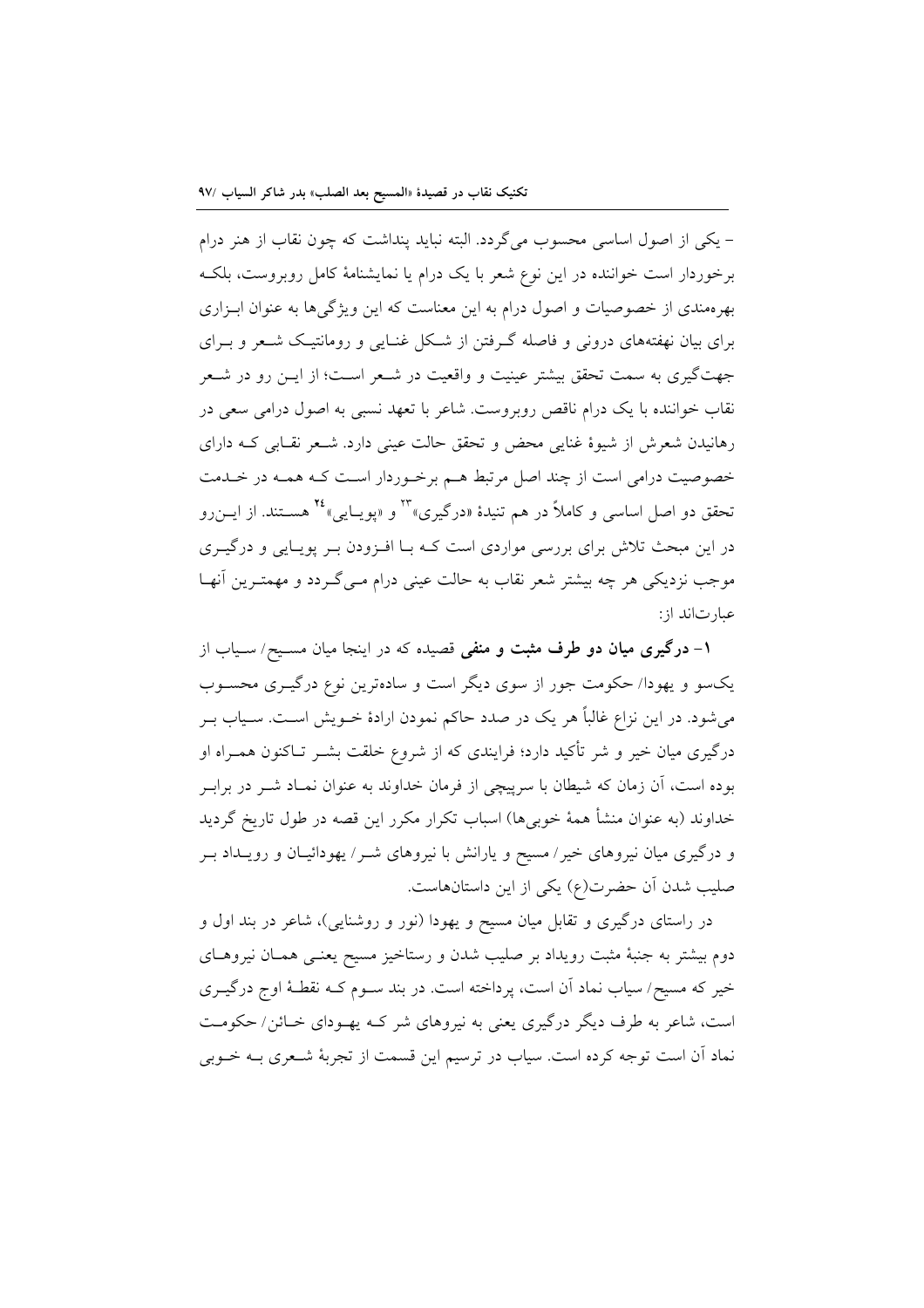شخصیت یهودا را به عنوان نماد دشمنی با زندگی و تولّد دوباره بـه کــار بــرده و شــدت سرگشتگی او را از تحقق رستاخیز مسیح(ع) به تصویر کشیده است. در بنـد چهــارم نیــز درگیری میان نور و ظلمت را یے گرفتـه و بــا اَوردن روشــنایی از یــی تــاریکی (الــدجی – النهار)–ضمن پایبندی به عنصر درگیری، خود را بسان سایهای میان خیر و شــر قــرار داده و بر این باور است کــه ســرانجام بــا تپیــدن پرتــو رهــایی، فــرداروز از آن مســیح و رهروانش خواهد بود؛ أن زمان كه ديگر خبرى از يهودائيان خيانت پيشه و ظالم نيست.

در بند پنجم و در پی بیان رنـجهـای مسـیح و شـرح قـدرت تهـاجمی طـرف منفـی درگیری در مقابل طرف مثبت، شاعر همان درگیری موجود میان نیروهای خیــر و شــر را در قالب تشبیه سپاهیان جور به فوج پرندگان گرسنه و تشبیه خویش به نخل بنی پــر بــار در دهکدهای متروک که مورد هجوم این پرندگان واقع شـده، تصـویر کـرده و بـه ایــن صورت برای چندمین بار تعهد خویش را به اصل درگیری در نقاب نشان داده است.

از سوی دیگر بهرهمندی از کاربرد متضاد واژگان و عبـارات در بیــان افکــار و تفســیر اندیشههای شاعر، در کنار دلالتهای معنایی مترتب بر آنها نیز نشاندهندهٔ اهتمام سـیاب به اصل درامی درگیری(صراع) در کاربرد تکنیک نقاب است. به عنوان نمونه می تـوان بــه موارد زير اشاره نمود: النور/ الدجي و الشتاء الحزينــة- سـناها/ دجاهــا- مـوت/ البعـث و يحيى– ظل/ ابيض و نور– الثلج/ الدم– الدجي/ النهـار– مـا أصـغره/ مـا أكبـره– مسـيح/ يهو دا- بصدق/ زعموا- عربت/ ضمدت

نکتهٔ اساسی در اینجا آن است کـه نیرومنـد کـردن سـوی منفـی و مخـالف (یهـودا/ حکومت جور) نه تنها به این هدف است که پیـروزی قهرمـان و طـرف مثبـت (مسـیح/ سیاب) ارزشمند جلوه داده شود، بلکه برای این نیز هست که خود داستان به آخـر خـط يعني نقطة اوجي درخشان و رضايت بخش برسد(مک کي،ص ٢٠٩).

۲. رابطهٔ بینامتنی«التنــاص» (Intrtextuality) °': در شــعر نقــاب بواســطهٔ ضــرورت برقراری ارتباط با شخصیت – غالباً کهـن- رابطـهٔ بینـامتنی امـری گریزناپــذیر اســت؛ `` فرایندی که بواسطهٔ ارتباط با میراث کهن موجب رهایی از شخصی(نگــاری و رومانتیســم افراطی و تحقق کلیت و شمول در شعر میشود و از طرفی با ایجاد پیوند میان گذشته و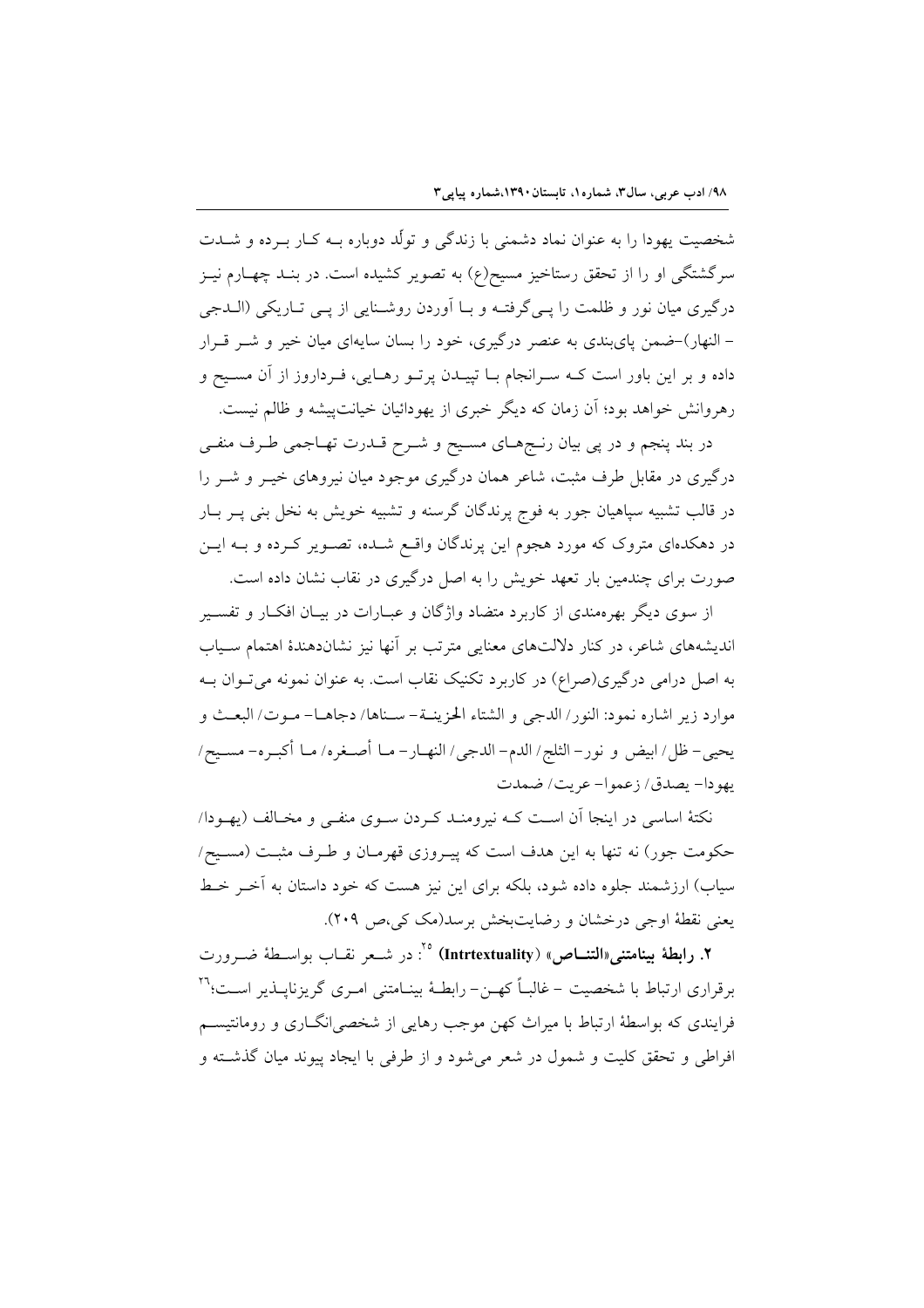حال موجب بيان تعارض ميــان حالــت غنــايي و عينــي مــي گــردد. در ايــن قصــيده نيــز بهر ممندي از اين رابطـه مـورد توجـه شـاعر اسـت. نمونــهٔ آن را در بنــد دوم مـي\_ابيم: «مت،کی یؤکل الخبز باسمی…» اساس این سطر بر پایهٔ گفتههـا و رویـدادهای شـام آخـر مسیح است که در *انجیل* آمده، آن هنگام که مسیح در شام آخر با گــردآوردن شــاگردانش ضمن تبرک نمودن نان آن را به شاگردانش داد وگفت: بخورید که این جسم من است و جام را بر گرفت و پس از شکر خداوند به آنها داد و گفت: پنوشیدکه این خون من است، که برای آمرزش گناهان ریخته می شود (رجایی، ص ۱۱۰).

از طرفی در این بند قرابت خاصی میان اندیشه، خیال و صورت پردازی شعری سـیاب و بخشي از شعر شاعرهٔ انگليسي «ايديث سيتول» وجود دارد کــه حاصــل تــأثير انجيــل و نشاندهندهٔ وجود نوعی رابطهٔ بینامتنی میان شعر این دو شاعر و انجیل است. آنگاه ک مسیح اندکی قبل از بر صلیب شدن گفت: حق را به شما میگویم، دانهٔ گندم که در زمین قرار داده میشود، اگر نمیرد به تنهایی باقی میماند، ولی اگر بمیرد، ثمر زیادی میدهـد (البطل، ص١٧٠) به نقل از يوحنا-الاصحاح-١٢، عبـارات ٢٤-٢٥). سـيتويل در ترسـيم مسیح که نماد ارزشها و الگوی انسانیت است، می گوید:

Proclaim our Christ and rear ' let there be harvest Let there be no more poor For the son of God is Sowed in every furrow

كه احسان عباس أن را اينگونه ترجمه كرده است: ليكن هناك حصاء/ و لايكـن بعــد اليوم فقير/لأن المسيح قدبذرفي ثلم ``` ( البطل، ص ١٧٠ و عباس، ص ٢٥٦).

٣-درگيري تجربهٔ عيني(objective) و ذاتي(subjective) دو شخصيت کهن و معاصــر: به طور كلَّى نقابٍ، غالباً، فرايندي است در جهت اَميزش تجربهٔ شخصيت كهن و معاصـر با هدف ابراز دغدغههای درونی شاعر در قالبی بشری و عام. اما بــا توجــه بــه گردآمــدن امور متناقض و متقابل چون: گذشته و حال، ذاتیت و عینیت در یـک ســاختار، بــه طــور طبیعی بروز درگیری امری گریزناپذیر است؛ زیرا حاصل تجارب متفـاوت از زمــان۱مـای متباین چیزی جز تعارض و نهایتاً کشمکش نیست و این امـر نیازمنـد توجـه خــاص در هماهنگسازی این امور متناقض است؛ زیرا لغزش در هر مرحله منجـر بـه فروافتـادن در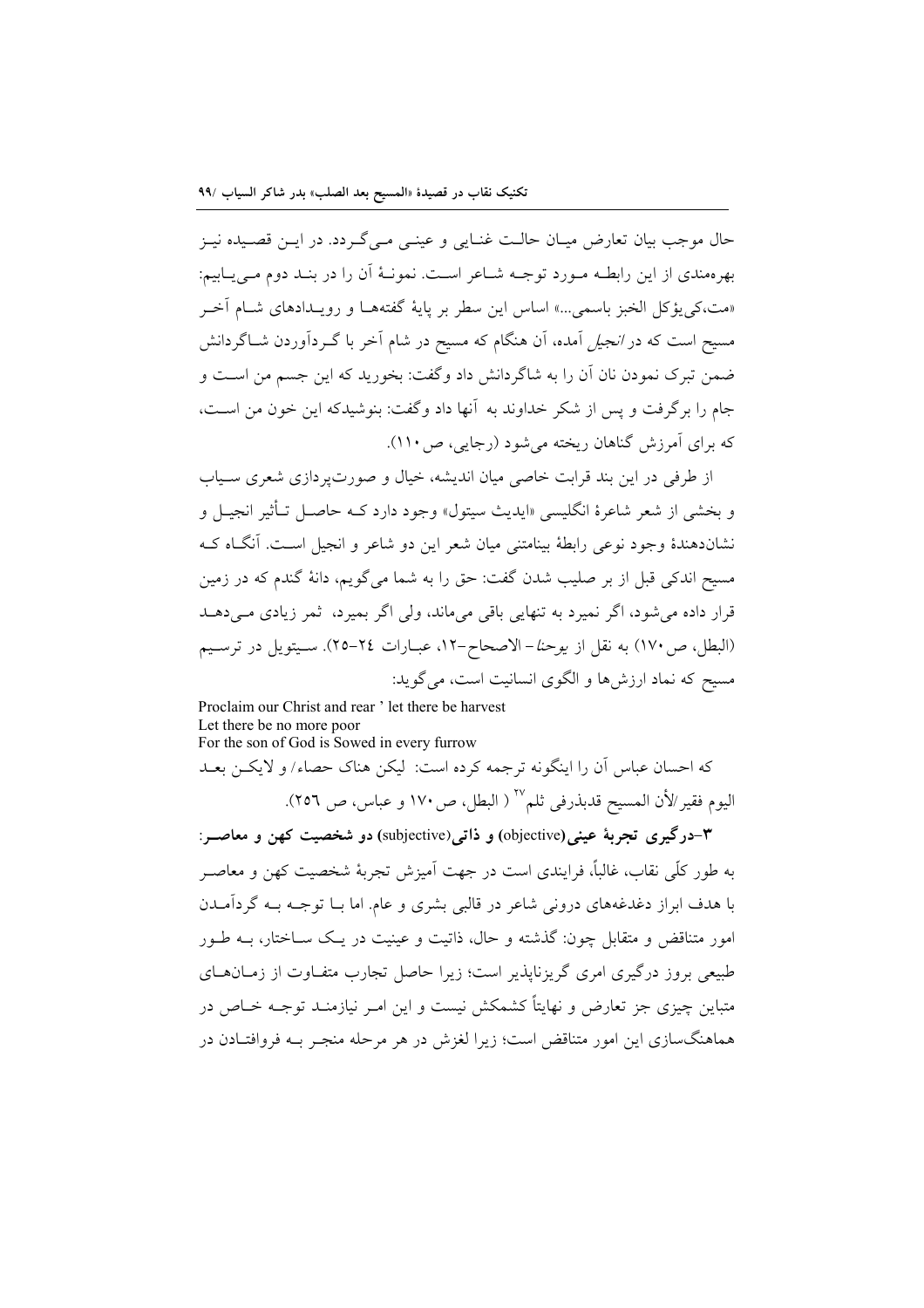ورطهٔ روح غنایی افراطی یا تبدیل شدن نقاب به نمایشنامهٔ شعری ویا طغیان حالات کهن بر شعر و بالعکس می شود.

شاعر در این قصیده به جهت آنکه از اوّلین طبع|زمـایی۵ـا در وادی نقــاب بــهشــمار میرود،<sup>۲۸</sup> به نسبت دیگر نقابهای فنی همچون نقابهای بیاتی<sup>۲۹</sup> که بعــد از ایــن شــعر سروده شده، در پردازش شخصیت کهـن در برابـر تجربـهٔ معاصـر گــاهی دچـار لغــزش گردیده و نتوانسته بهطورکامل میان طرفین نقاب آمیزشی موفق ایجاد نماید و آنهـا را بــه مرز اتحاد کامل برساند. از این رو،گاه خصوصیات یک شخصـیت در یـک یـا چنـد بنـد طغیان می کند و سپس در بندی دیگر شاهد طغیان دغدغههای شخصیت دیگر بر قصـیده هستيم و اگرچه اين بندها در كنار هم و به هم پيوستهاند امّا به سبب وجود رابطهٔ غالـب و مغلوبی میان شخصیت کهن و تجربهٔ معاصر شاعر، اتحاد و امتـزاج کامـل و فنـی میـان أنها و ميان تجربهٔ كهن و معاصر محقق نگرديده است (كندى،ص ١٨٧).

در این قصیده عنصر غالب، شخصیت مسیح و تجربیات اوست؛ بهگونهای که بندهای ٬٬٤٬۳٬۱ و تا حدّ زیادی بند۲ مختص زندگی و شخصیت و حتی کلام اوست و بارزترین أن بند اول است؛ أنجا كه مي گويد: «بعدما» «أنزلوني، سـمعت الريــاح/ فـي نــواح طويــل تسف النحيل/ والخطى وهي تنأى.إذن ۖ فالجراح/ و الصليب الـذي سـمروني عليــه طــوال الأصيل/ لم تمتني…» در اين قسمت حضور مسيح كاملاً غالب است و«ابعاد و جنبه هــاي شخصیتی ایشان بر تمام این بند حکمفرماست؛ تا اَنجا کـه گـویی ایـن بنـد مخـتص بـه مسیح(ع) است و شاعر جای چندان مشخصـی درآن نـدارد. در ایــن بنــد بــا گفتــههــا و رويدادهايي همچون(أنزلوني- سمعت- الجراح- الصلب- سمروني- لم تمتني) مواجهيم که بی هیچ شائبهای میتوان آنها را به مسیح ارجاع داد و مسـتقیماً بــه ســراغ رویــداد بــر صليب شدن او رفت.» (همان، ص ١٨٩).

در بند دوم به ناگاه شاعر از شخصیت مسـیح روی برمـیگردانــد و بــا پــرداختن بــه حالات معاصر، نقابش را به سطحی شفاف نزدیک میکند. این امر حـاکی از کـمتـوجهی شاعر به اصل پیوند و تعامل میان شخصیت مسیح و تجربهٔ معاصـر اسـت: «حینمـا یزهـر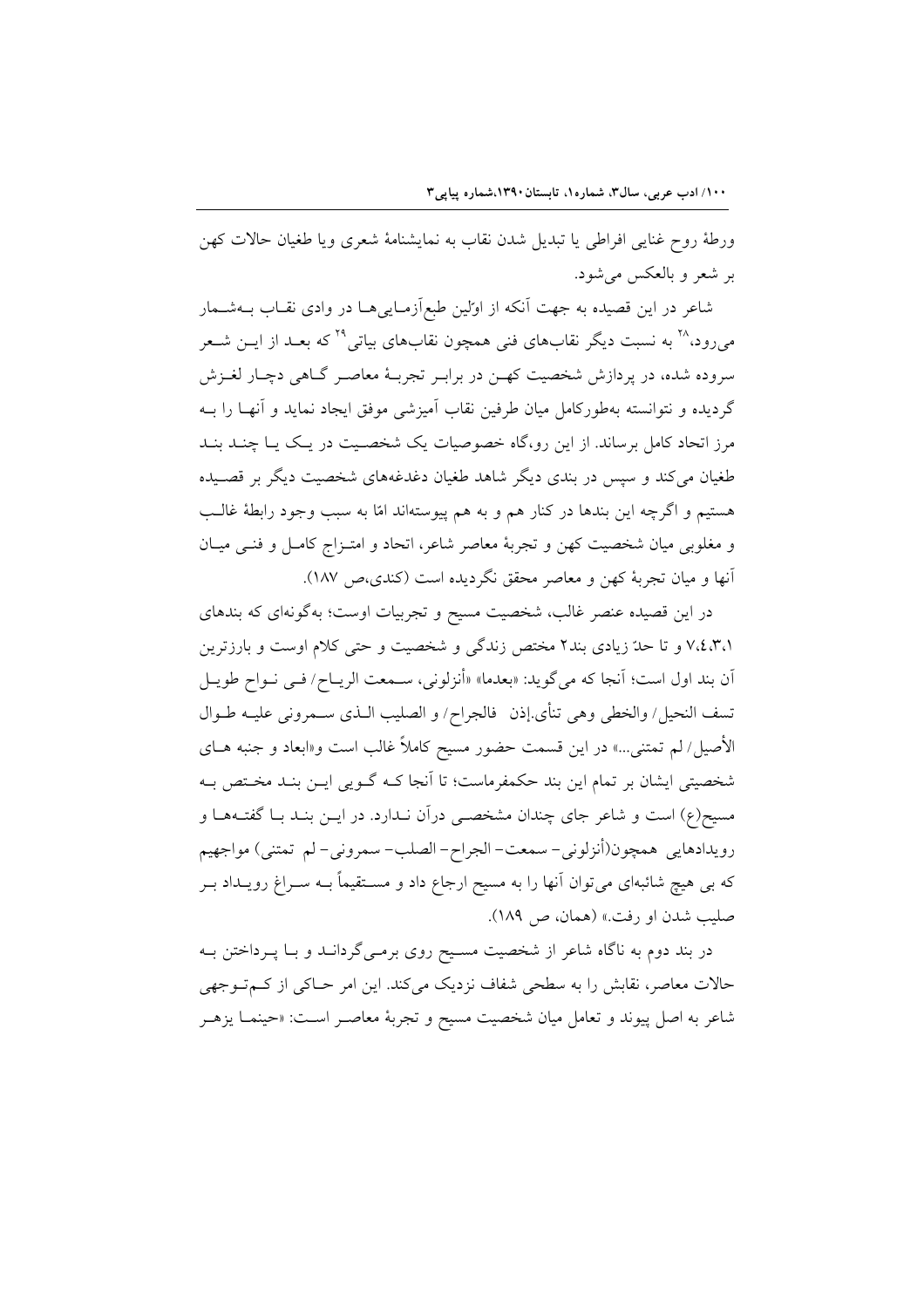التوت و البرتقال/ حين تمتد جيكور حتى حدود الخيال/ حين تخضر عشباً يغني شـذاها/ والشموس التبي أرضعتها سناها / حين يخضر حتى دجاها...».

بهطور کلّی در باب این قصیده باید اذعان داشت که شخصیت مسیح بیشتر فراخوانده شده تا شخصیت معاصر (سیاب). امّا با وجود این لغزشهای فنبی گریزناپیذیر – بواسطهٔ نوظهور بودن نقاب در زمان سرودن قصیده– سـیاب در یـک مـورد اساســی توانســته در ايجاد تعامل ميان شخصـيت مسـيح و شخصـيت خـويش بـا موفقيـت عمـل كنـد و آن هماهنگی جوّ کلّی و اندیشهٔ حاکم بر قصیده یعنی اندیشهٔ تحمل رنج و تحقـق مـیلاد بـا تجربهٔ مشترک میان دو طرف نقاب است.

£- نماد:(Symbol) در شعر نقاب، كاربرد نماد علاوه بر پـاريرسـاني بـه شـاعر در بيـان غیرمستقیم و تلویحی مفاهیم ذهنی– به سـبب وجـود دو لایـهٔ ظـاهری (لفـظ و معنـای غیرنمادین) و باطنی(مدلول نمادین و موردنظر شاعر)-منجر به نوعی درگیری و پیدایش حرکت میان این دوسطح متقابل و در عین حال مرتبط میشود. البته در کاربرد نماد بایــد جانب تعادل رعایت شود تا شعر بواسطهٔ کاربرد فراوان نمادهـای مسـتور و شخصـی در ورطهٔ ابهام و غموضی که جو شعری را مختل میکند گرفتار نیاید.

در این قصیده کاربرد واژگان، عبارات نمادین از پردازش مـوفقی برخـوردار اسـت و نقشی سازنده در ایجاد کشمکش و پویایی ایفا میکند. نکتهٔ اساســی در کــاربرد نمــاد در این قصیده، بهکار گرفتن موفق نمادها در حصول هدف کلی شعر یعنی موضوع رسـتاخیز و باروری است. چنانکـه در بنـد دوم آرمانشـهر سـیاب –جیکـور- غـرق در نمادهـای باروري است؛ نمادهايي چون: پر تو خورشيد- آب- خاک- درختان پر تقال و تــوت-گــل و گياه- خوشهٔ گندم- باران-گرماي جانبخش- زمين و آينده.

نمونهٔ دیگر کاربرد منسجم چندین نمـاد را در بنـد اول مـیLیابیم کـه در قالـب یـک مجموعه بههم پيوسته مي گويد: «كان النواح/ مثل خيط من النور بين الصـباح/ و الــدجي، في سماء الشتاء الحزينـه...» در ايــن عبــارات، در كنــار عنصــر تنــاقض ميــان «الصــباح» و «الدجی»،کاربرد نمادین عبارات تأکید بیشتری بر درگیـری و بـالاگرفتن کشـمکش دارد، چرا که نور نماد رستاخیز ملّت عراق و اَسمان غمزده در اَن سـرمای جانکـاه، نمـاد جـوّ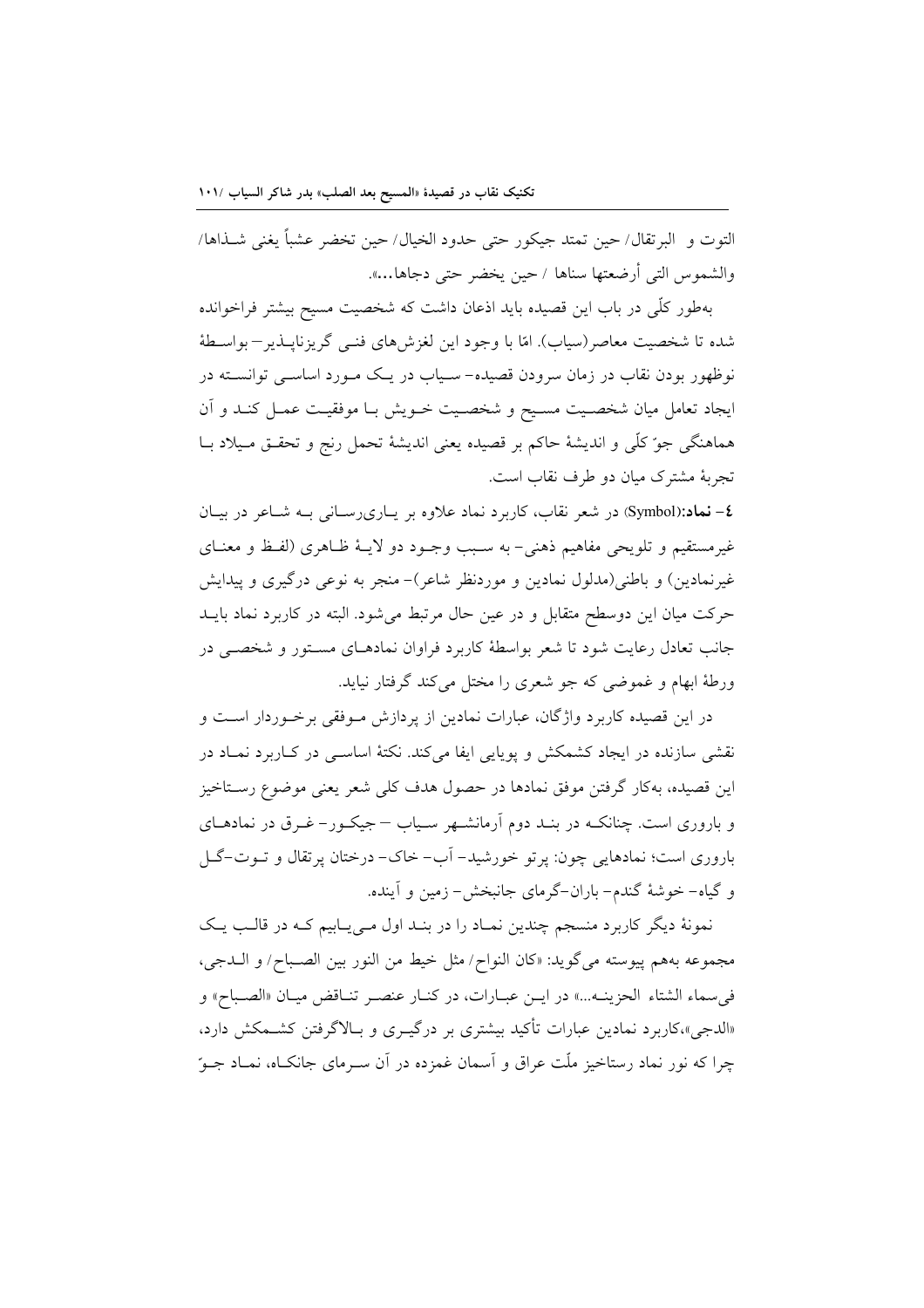رعب و خفقان و صبح نماد آیندهٔ روشـن و قطعـی و تـاریکی نمـاد وضـعیت مرگبـار و ناخوشایند زمانهٔ شاعر است و آمیزش این نمادها در یک مجموعه نشـان از اوج توانـایی سیاب در پردازش تصویر ذهنی مورد نظرش در قالبی نمادین دارد.

در بند چهارم در قرار گرفتن نمادهای پأس و سـترونی (بـرف– تــاریکی– ســایه) در برابر نمادهای باروری (غنچه- روز- خون) تکیه بـر درگیـری و تضـاد از یـک طـرف و کاربرد نماد در دو سطح ظاهری و باطنی از طرف دیگر آشکار است، این فراینـد در بنـد پنجم در درگیری میان گـروه پرنـدگان گرسـنه (نمـاد دشـمنان) و نخـل پـر ثمـر (نمـاد مسيح/سياب) ديده مي شود.

**٥- تعدد صداها وشخصیتها:** آنگونه که در آغاز بحث اشاره شد، شاعر در این قصـیده بر سبک نقاب بسیط تکیه دارد؛ اما با این بیان نباید چنین پنداشت که شـاعر در پـردازش رويدادها و بيان تجربهٔ معاصرش فقط به شخصيت أن حضرت بسنده كرده است، بلكـه گاهی علی رغم حضور کاملاً پررنگ مسیح، شخصیتی دیگر چهره می نماید. ایــن ویژگــی تکیه بر عنصر تعدد صداها دارد که یکی از اصول درامی تکنیک نقـاب اسـت و سـبب ایجاد درگیری و پوپایی در قصیده مـیشـود؛ اسـطورهٔ خودسـوزی و نـوزایی ققنـوس و اسطورهٔ باروری و رستاخیز تمـوز در ایـن قصـیده بـه عنـوان دو بـال محـرک در کنـار شخصیت مسیح به کار رفته است؛ به گونهای که میتوان مسـیح، ققنـوس و تمـوز را بـه عنوان سه ضلع مثلث با تجربهٔ مشترک زندگی دوباره نزد سیاب و مسیح در نظر گرفت.

در بند دوم أنجا كه مي گويد: «حين يخضر حتى دجاها / يلمس الدفء قلبي، فيجري دمی فی ثراها...»، مسیح(ع)/ سیاب شخصیت تموز را به خود مـی&ــرد؛ از ایــنرو ابــراز میدارد که آن هنگام کـه بـا فـرا رسـیدن بهـار، قلـبش گرمـا را حـس مـیکنـد، خـون زندگیبخش در جسم وخاک جیکور جاری خواهد شد و مسیح (ع) / سـیاب/ تمـوز بـا آرمانشهر شاعر پیوند خواهند خورد و از خـون خـود آن را سـیراب خواهنـد نمـود، تـا جیکور دوباره زنده شود و خرَّمی گیرد. از طرفی اگر از جنبهای دیگـر بـه ایــن تصــاویر شعری بنگریم خواهیم دید که برخی از خصوصیات پرداختهشده در این قسمت بیشتر بر تموز منطبق است تا مسیح (ع)؛ زیرا شخصیت مسیح (ع) بیشتر بـه روحانیـت و عرفـان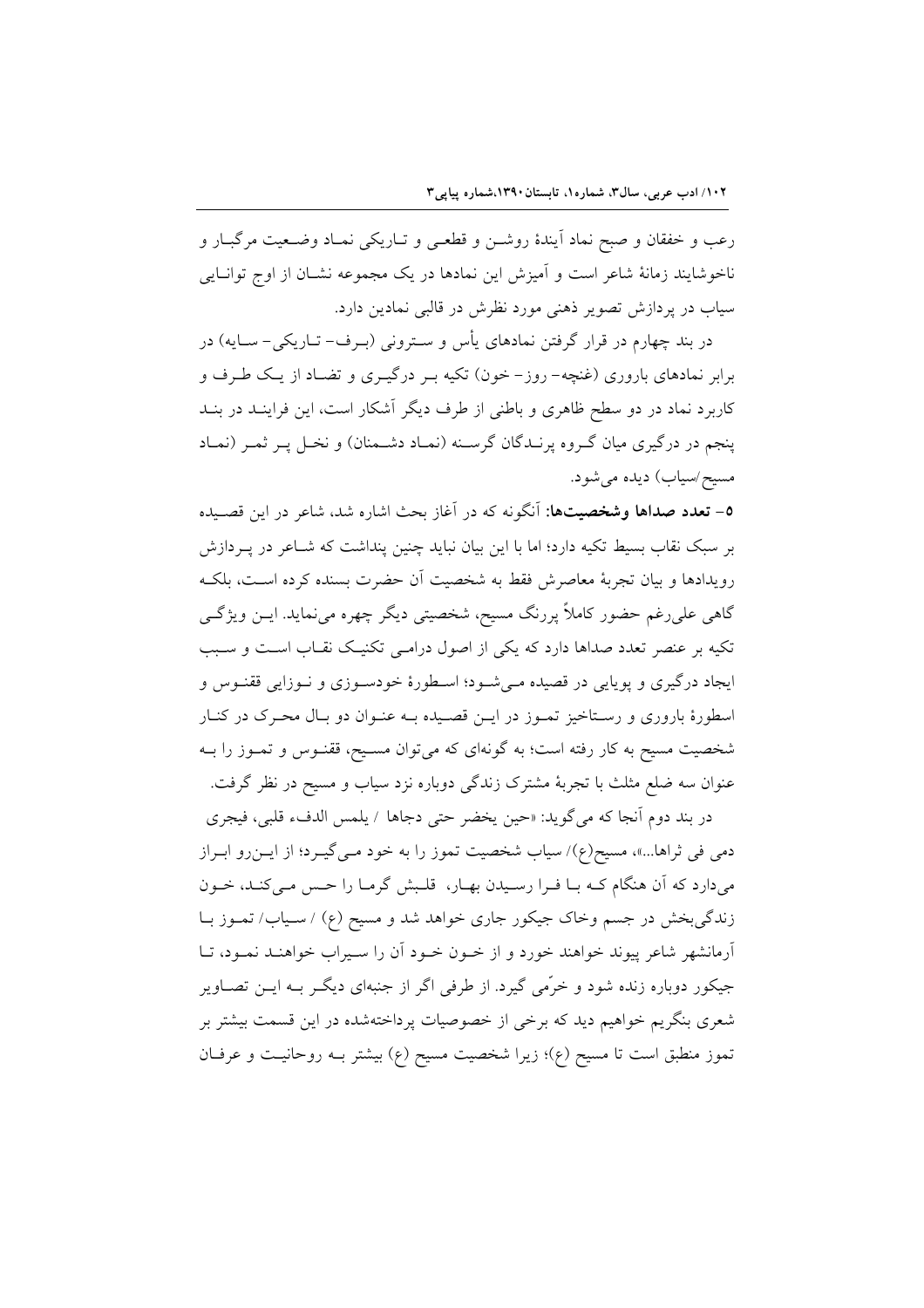متمایل است در حالی که تموز بیشتر به جنبههای مادی و فیزیکی قضـایا اشـاره دارد. او خدای خورشید و زمین و گل است که جملگی نشان باروریاند. از ایـن جهـت در ایـن قصیده، سیاب با الهام از شخصیت تموز، ابعادی جدیـد از مادیـت مـرتبط بـا زمـین بـر شخصیت روحانی و معنوی مسیح (ع) میافزاید و با کاستن جنبههای لاهوتی مسـیح (ع) بعد ناسوتی آن را قویتر میکند و او را به قهرمانی زمینی بدل میسازد. از طرفی مسیح (ع) نیز بر تموز اثر می نهد و هالهای از معنویت بر او میافکند. در این میان سـیاب میـان دو شخصیت با زمینهٔ مشترک فدادهی و قربانی شدن واقع شده است؛ زیرا برصلیب شـدن مسیح، رهایی بشریت است و مرگ تموز، دمیدن روح زندگی دوبـاره در رگهـای زمـین (الحلاوي، صص ٧٣-٧٤).

شخصیت اسطورهای دیگر که شاعر را در القاء اندیشهٔ میلاد دوبـاره پـاری مـی(دهـد. ققنوس افسانهای است. او با خودسوزی مسیحگونهاش موجبات زایـش دوبـاره و ادامـهٔ نسلی نو را فراهم ً میآورد. در بند دوم سیاب در کنار بهرهمنـدی از شخصـیت تمــوز، از خودسوزي مرغ ٱتش نيز بهره مي برد به صلى النار: أحرقت ظلماء طيني...».

به طور کلّی می توان گفت که در این بند، شخصیت نقاب از سوی چند قدرت جذب می شود و شکل می گیرد؛ چرا که این نقاب در حقیقت همان مسـیح مصـلوب اسـت کـه جان خود را فدای بشریت کرده و چهرهٔ در خاک کشیده و یا همـان تمـوزی اسـت کـه حیوانی وحشی بدنش را دریده و با خونش خاک را سپراب نموده و یا ققنوسی است که با خودسوزی نماد فدا و تولد دوباره شده و یـا سـیاب اسـت در آرزوی تحقـق زنــدگی آسوده و حيات جاودانه (همان،ص) ٧٢).

**٦**– **مونولوگ یا تکگویی(monologue)**": شیوهٔ تکگویی در این قصیده نقشــی ســازنده در پیش بردن شعر و عمق بخشیدن به دیدگاهها و تصـاویر ذهنـی شـاعر دارد. زیــرا کــه شیوهٔگفتگوی درونی (الحوار الداخلی) و خیالی کـه در آن، هـر دو طـرف گفتگــو خــود شاعر است، به شعر حرکت و پویایی می بخشد و به اوج گیری کشــمکش میـان شــاعر و خواننده کمک میکند. سیاب بر این اصل درامی تأکید دارد. او بیش از شصت بار ضــمیر متکلم را بهکار برده و به گفتگوی با خویش پرداخته است. ایــن امــر بــر کــاربرد موفــق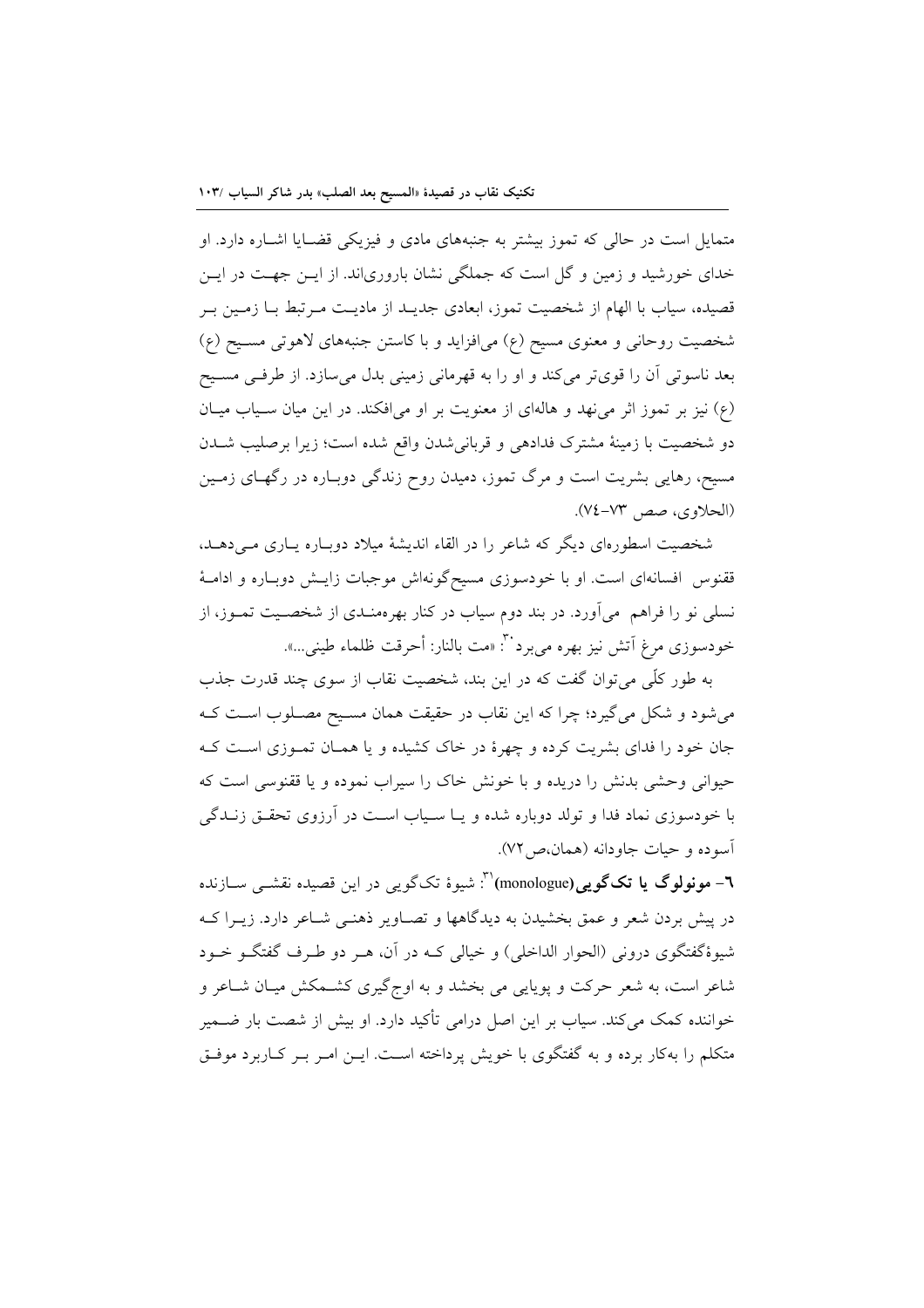مونولوگ نزد او صحه می نهد. نمونهٔ اَن در بند چهارم است که در گفتگوی با خویش در گور چنين مي گويد:

«القبر يكاد بوقع خطاها ينهدم/ أترى جاءوا ؟ من غيرهم ؟/ قدم .. قدم .. قدم/ ألقيت الصخر على صدري/ أو ما صلبوني أمس ؟ .. فها أنا في قبر / فليأتوا – إني في قبـري/ مـن يدري أني .. ؟ من يدري ؟/ ورفاق يهوذا ؟ من سيصدق ما زعموا ؟...»

۷- یویایی (dynamism) در ساختار کلام: در مقایسـهای آمـاری میـان جمــلات فعلیــه (که دلالت بر تجدید، پویایی و تحول دارد) و جملات اسمیه (که دال بر ثبوت و ایستایی است) در این قصیده، برتری تقریبی ۳ به ۱- نسبت جملههای فعلیه به اسـمیه اسـت کـه حكايت از فاصلهداشتن نسبي شعر از حالت ايستايي(static) و غلبهٔ يوپايي بر آن دارد. از طرفي در مقايسهٔ بندها، همگن نبودن آنها در يوپايي و ايســتايي قابــل ملاحظـه اســت و اين نشان از همراهي لفظ با جو ًكلّي قصيده در توالي و چينش يوپايي و ايستايي دارد. به عنوان مثال در بند دوم و سوم با برتري ٤ به١ و در بند هفتم برتري ٨ به ١ جملــهٔ فعليــه بر اسميه، غلبهٔ پويايي نشان داده مي شود و بند ششم با نسبت تقريبـي (بـه١ حكايـتگـر ایستایی است.

۸– تنش(tension): از نظـر لفظـي برتـري نسـبت فعـل(كـه دال بـر حـدوث اسـت) بـر صفت(صفت مفرد) نشاندهندهٔ تنش و انفعالی بودن است؛ در حالی کـه کـم شــدن ایــن نسبت دال بر آرامش اسلوب و نزدیـک شــدن بــه تصــویر و تجربــهٔ معاصــر و ســرانجام شفافیت و سطحی شدن نقاب است (کندی،ص ۳٤٨). در این قصیده جریان تنش در بند اول حرکتی آرام و منطقی دارد (برتری٤ به١فعل)؛ چرا که هنــوز تقابــل و درگیــری روی نداده است. اما رفتهرفته با به وجود آمدن تقابل میان مرگ (بند اول) و زندگی (بنـد دوم) تنش از شدت بیشتری برخوردار می شود و نسبت برتری فعل به ۸ به ۱میرسد. امـا از آن جهت که هنوز تقابل نهایی میان دوسوی اصلی(مسیح/ سـیاب و یهـودا/ حکومـت) روی نداده، تنش به نقطهٔ بحران و اوج نرسیده است. در بند سوم با آشکار شدن طـرف دیگــر درگیری (یهودا/ حکومت) شعر به نقطهٔ اوج (climax) میرسد (برتری1۹ به صـفر فعـل) و پس از رسیدن به نقطهٔ اوج، در بندهای بعدی تنش سیر نزولی می یابد و نهایتـاً در بنــد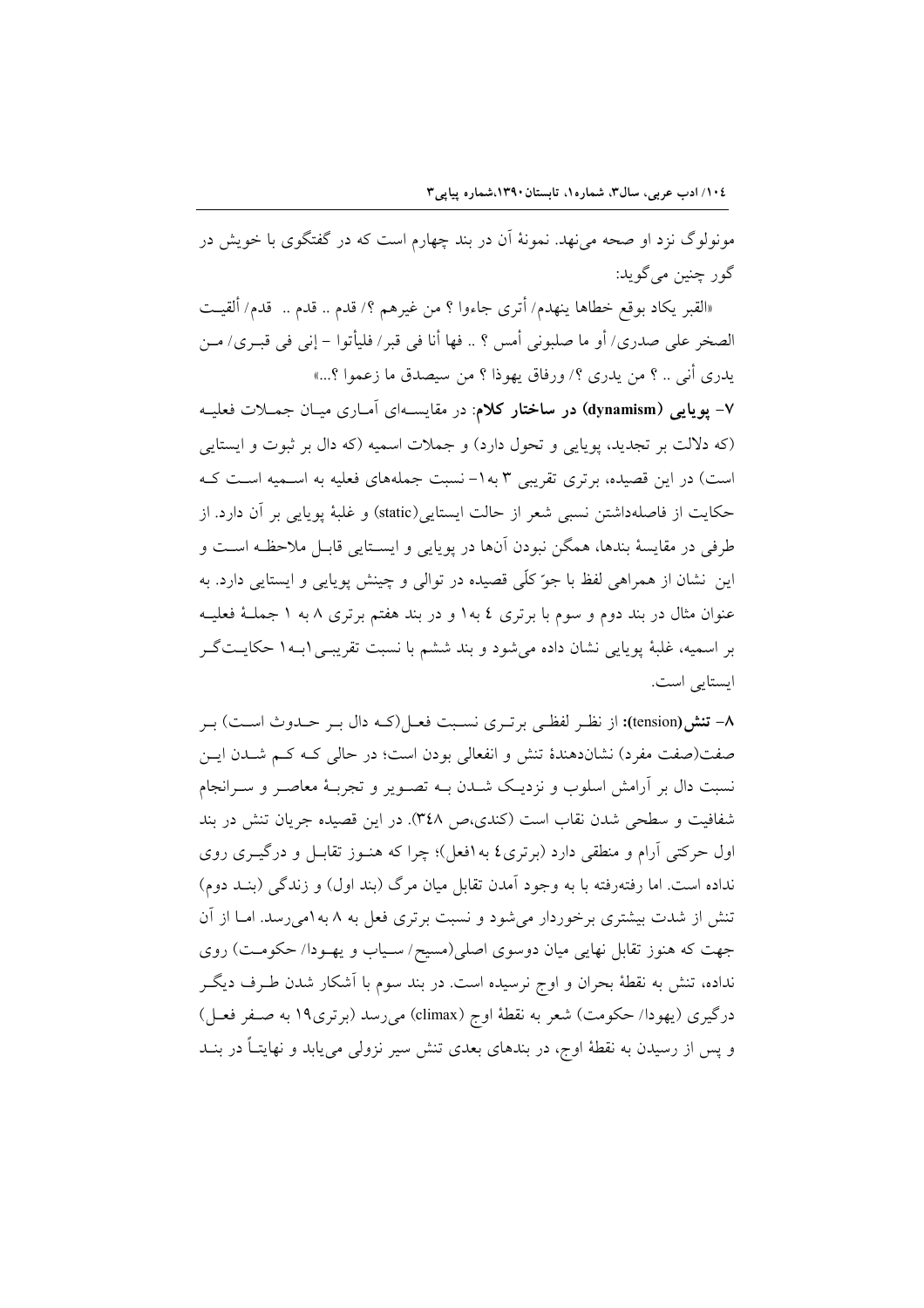ششم و هفتم به پایین ترین حد خود میرسد (مانند بند اول برتری ٤ به١ فعل) و به ایــن وسيله گرهگشايي(denouement) و انجام كار حاصل مى شود.

د- **ساختار روایی (قصصی)**: ساختار روایی از روشهای درامی است که در تجارب شعری جدید از جمله نقاب به عنوان ابزاری کارآمـد رواج یافتـه اسـت. بــهعــلاوه از آن جهت كه شعر بياني الهامبخش و تأثير گذار است و داسـتان بيـاني تفصـيلي و تأثير گـذار، کاربرد این دو در تکنیک نقاب ایجاد رابطهای متقابل می کند؛ بهگونهای کـه شـعر در ایــن رابطه از ویژگی غنایی به سوی صورتی عینی تغییر جهت مـی دهـد و شـاعر بـرای بیـان اندیشههای شخصی اش از آن بهره می برد.

ساختار قصصی اصولی دارد که بـا آنهـا تحقـق مـی یابـد. از آن جملـه، پـیشiمـایی نتيجه«اسـتباق» (anticipation)" اسـت و نمونــهٔ أن را در بنــد اول ايــن قصـيده مشــاهده میکنیم. ماجرا با صحنهٔ پایین کشیدن مسیح (ع) از چلیپا که در واقع پایان داستان اسـت، شروع می شود. شروعی ایــن گونــه در شــعر حــاکی از آن اســت کــه ســیاب در تسلســل رویدادها از تکنیک روایی «پیش نمایی نتیجه» بهره بـرده اسـت. اگـر نگـاهی بـه ترتیـب سطرها در این بند بیندازیم، آشکار خواهد شد که چرا فعل «أنزلونی» در یی ظرف زمـانی (بعدما) آمده که بر وقوع حوادثی دیگر دلالت دارد کـه قبـل از آن آمـده اسـت. (کنـدی، صص ١٨٧-١٨٨). با استمرار سطرها متوجه مي شويم شاعر پس از بيان فرجام داسـتان و سرنوشت مسیح به عقب بازگشته است تا از زبان مسیح/ خودش به تفصیل جزئیات آلام مسيح(ع) در طي بر صليب شدن بيردازد.

<mark>تعیین زمان و مکان</mark> از دیگر اصول ساختار روایـی اسـت کـه در ایـن قصـیده مـورد استفاده قرار گرفته است. کاربرد بیش از ٤٠ ظرف مکان و زمان نشــان از توجــه بــه ايــن اصل دارد.

اصل روایی دیگر در این شعر توصیف تفصیلی وقایع است. شاعر به طور مفصـل بـه توصیف جزئیات رویدادها (برصلیب شدن مسیح- حالات دشمنان او و شهر و نسل هـای آينده و...) و همچنين تشبيه <sup>٣٣</sup> آنها مي پردازد.

اصل گفتگو – از اصول ساختار قصصی –که موجب رهایی شعر از شخصـی بـودن و سبب زندهتر و پوپاتر شدن آن است در این قصیده بیشتر بــه صــورت گفتگــوی درونــی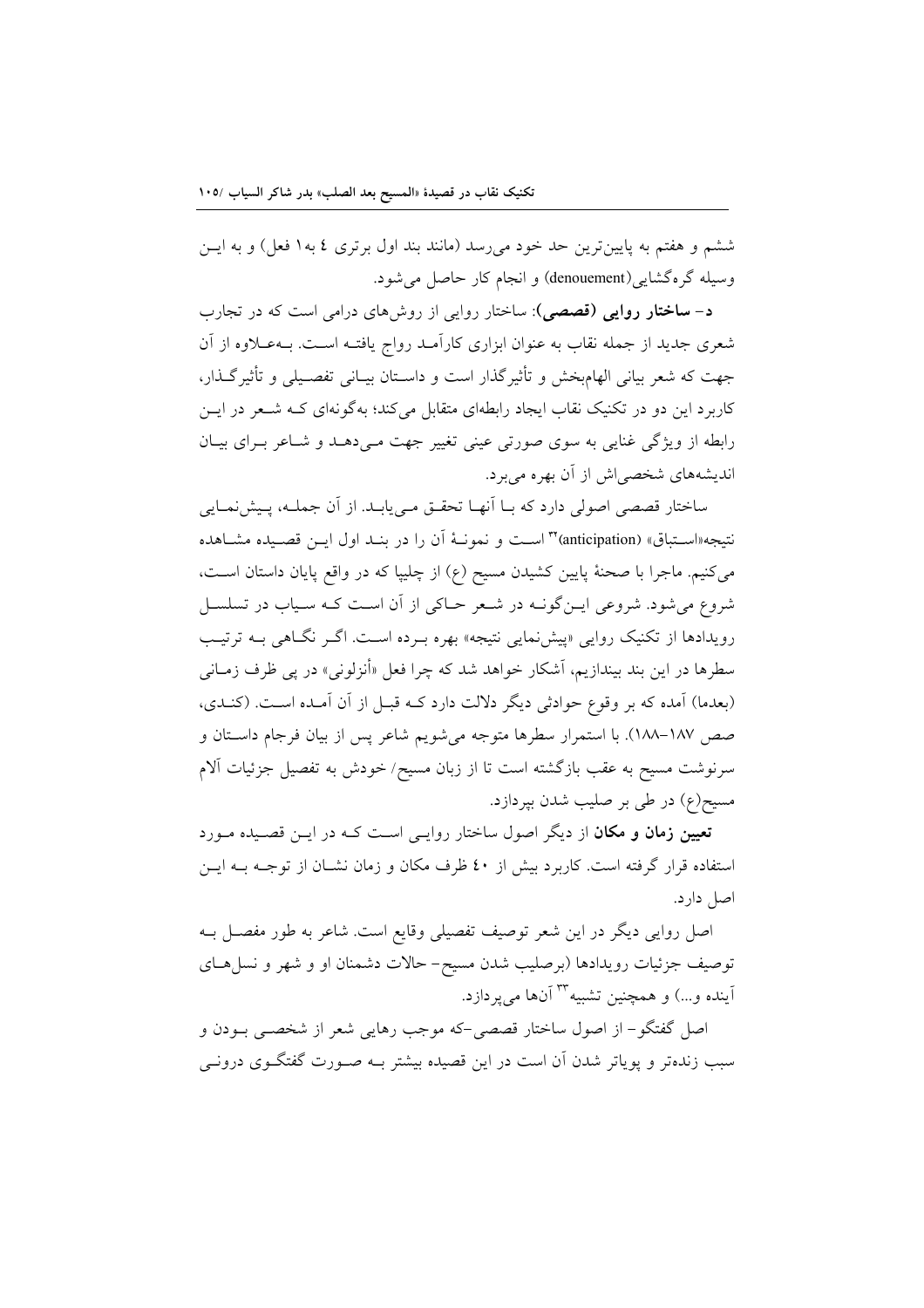(مونولوگ) جلوه کرده است و تنها در بند سوم شاهد گفتگوی دو طرفهای(دیبالوگ) در قالب سؤال بدون جواب يهودا از مسيح هستيم:«أنـت»؟ أم ذاك ظلـبي قــدابيض وارفــض نورا؟/ أنت من عالم الموت تسعى؟... ».

نکتهٔپایانی اینکه کثرت افعال اخباری <sup>۳</sup>۰ در قصیده امر دیگری است کـه نشــاندهنــدهٔ پایبندی سیاب به ساختار روایی است.

#### يايان سخن:

بررسی قصیده نشان میدهد که سیاب ضمن پایبندی به ساختار درامی- روایی و بـا رهایی از رومانتیسم افراطی، از مرزهای محدود فردیت خویش فراتر رفته و به جزئــی از یک کل بشری و فرازمانی تبدیل گردیده است. اگر از ضعف اساسـی شـاعر در تصـویر تعارض ميان شخصيت كهن و تجربهٔ معاصرخود او- كه حاصـل عـدم تحقـق أميختگـي فني شخصيت مسيح (ع) و شخصيت شاعر و غلبهٔ شخصيت مسيح (ع) بر جوّ كلّي شــعر است- صرف نظر شود می توان گفت که پردازش نقاب در این شـعر از رونـدی مطلــوب بر خور دار است.

در این قصیده– آنگونه که از عنوان بر میآید – سیاب به بیان رویدادهای پــس از بــر صلیب شدن مسیح (ع) پرداخته و روایت با ضمیر متکلّم را برگزیده است. مسیح/ شــاعر علی رغم بر صلیب شدن، زنده است و به سوی زادگاه و آرمانشهرش، جیکـور کـه غــرق در نمادها و تصاویر باروری و نوزایی است می نگرد. یه ودای خیانتکار/حکومت از زنده ماندن مسیح/ شاعر در شگفت و عصبانی است و سر آن دارد تا دگربـار و بـا آتـش مسیح را بر چلیپا آرد؛ لیکن مسیح را باکی نیست؛ چرا که او به رستاخیزش ایمـانی قلبـی دارد و به یقین میداند که راهش در نسلهای آینده پر رهرو خواهد ماند.

از نظر فنی،کشمکش میان دو طرف مثبت- مسیح/سیاب – و منفی– یهودا/ حکومت جور – در بیشتر اجزای قصیده مشهود است. رابطهٔ بینامتنی میان انجیل و شعر سـیاب و همچنین کاربرد نماد در دو سطح ظـاهری و بـاطنی از یـک طـرف و تقابـل نمادهـای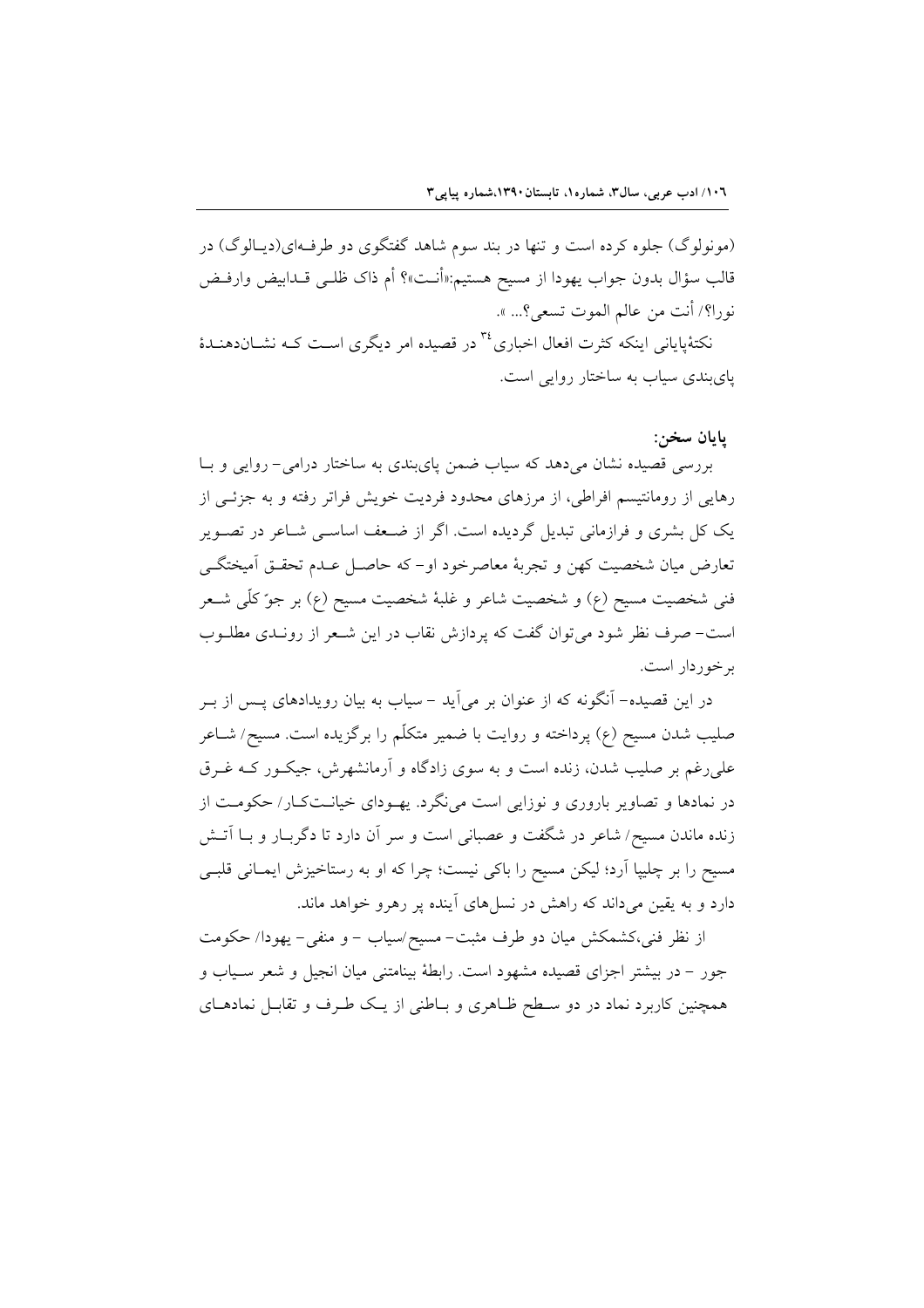باروری و سترونی از طرف دیگر نشاندهندهٔ موفقیت شاعر در پـایبنـدی بـه دو اصـل درگیری و پویایی است.

در باب عنصر گفتگو، اگرچه کم توجهی سیاب به گفتگوی خارجی(دیالوگ) انــدکی بر تحقق عینیت کلامش تأثیر گذاشته، اما پرداختن به گفتگوی درونی(مونولوگ) کــه در أن دوطرف گفتگو، خود شاعر(من درون – من بیرون) است، سـبب یوینـدگی شـعر در شکل و به اوج رسیدن تعارض و درگیری شده است.

نکتهٔ دیگر آنکه؛ پایبندی شاعر به اصول ساختار روایی همچون تعیین زمان و مکان، توجه به جزئیات رویدادها و در نهایت کـاربرد فـراوان افعـال اخبـاری، اهتمـام او را بــه ساختار روایی در کنار ساختار درامی نشان می دهد که بال دیگر تکنیک نقاب است. ایــن ویژگی گاه شعر او را به داستان و یا نمایشنامهای ناقص تبدیل نموده است.

از نظر لفظی برتری پویایی بر ایستایی و هماهنگی ان با روند کلـی قصـیده از یـک طرف و برتری تنش بر آرامش اسلوب و همچنین همسو بودن نسبت صعودی و نزولـی این معادله با سیر معنایی و درامی قصیده، همگی از توجـه شـاعر بـه دو عنصـر لفـظ و معنا در ساختار درامی- روایی نقاب در قصیده حکایت دارد که از جمله رموز موفقیت در کاربرد این تکنیک در شعر است.

يىنوشتها:

١. دربارهٔ اشتراک عینی به اختصار باید گفت: اولین بار آن را تی اس الیوت شاعر انگلیسی به کار بـرد. او معتقد است تنها شیوهٔ بیان احساس به شکل هنری، یافتن اشتراک عینی است و ادیب نبایــد مســتقیماً به ارائهٔ ذات و عاطفهٔ خود بیردازد و صریحگویی داشته باشد، زیرا مستقیمگـویی ارزش چنـدانی بـرای متن ادبی ندارد. بلکه شاعر باید بهطور غیرمستقیم آنچه را که در سر دارد بیان کند. این به معنی کمک گرفتن از دیگر عناصر ادبی در ارائهٔ بعد شخصی و عاطفی خود و پرهیز از رومانتیسم و عاطفهپردازی صرف است. جان کلام در باب اشتراک عینی آنکه با این روش میتوان به یک امر کاملاً شخصی بعدی عام و كلي بخشيد (كندي،ص ٧٠–١٥٢–١٥٥ و داد، ص ٢٧–١٨ و اسماعيل،٣٤٩).

۲. از بزرگان شعر معاصر عرب و یگانه شاعر مضامین عمیق فلسفی است.او در ۱۹۱۹ مـیلادی در خانوادهای مسیحی در لبنان زاده شد و نهایتاً در سال ۱۹۸۲به زنــدگی خــویش پایــان داد. از أثار او می توان به مجموعههای: رود خاکستر، نی و باد و خرمن زارهای گرسنگی اشاره نمود.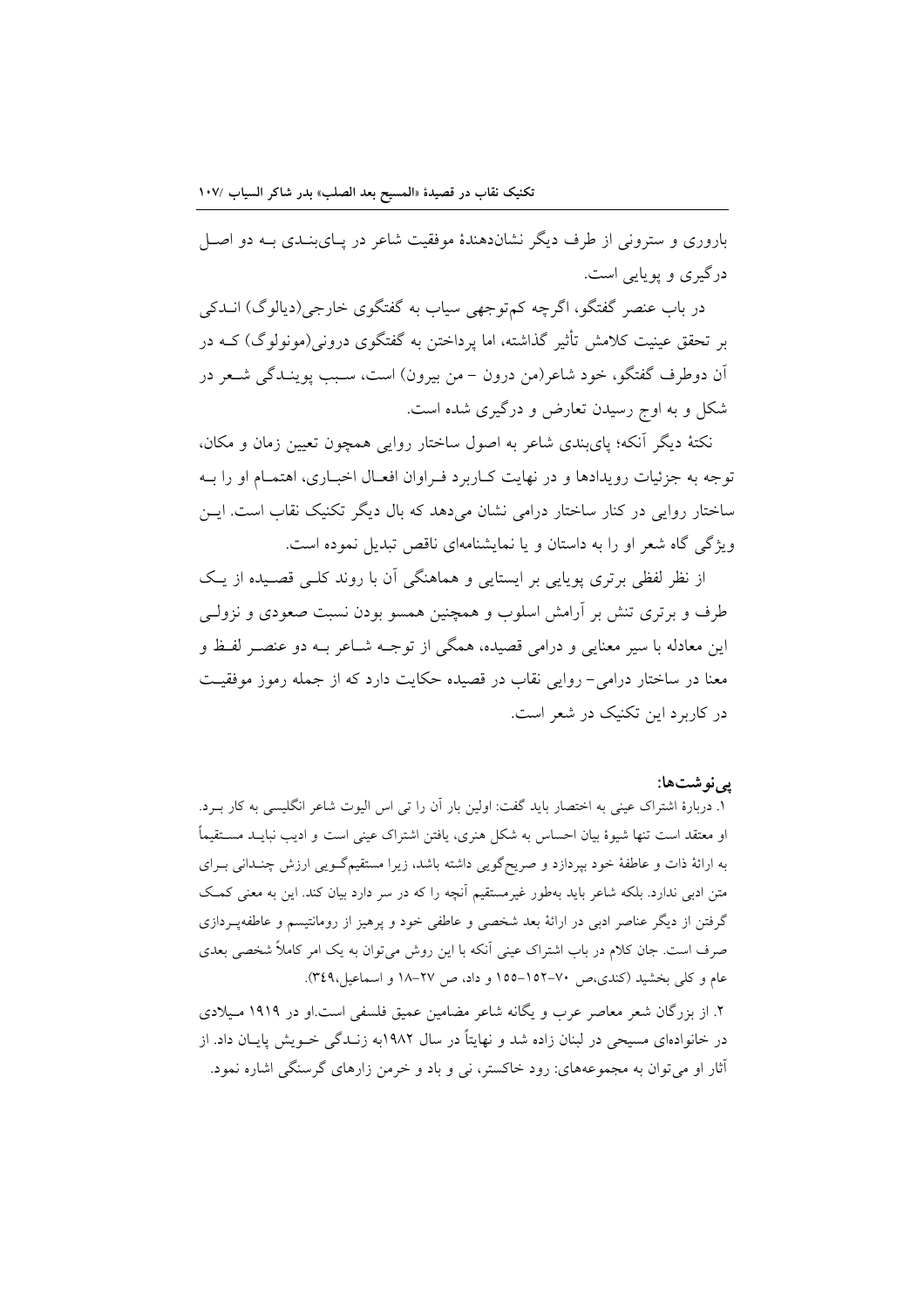۳. از بزرگترین و ژرفاندیش ترین شاعران پیشرو عرب و متولد ۱۹۳۰ در سوریه است. او را بـه حـق بايد مبدع قصيدهٔ كليه شعر آيينه در ادبيات عرب دانست. از آثارش: ترانههاي مهيــار دمشقي،تصــوف و سوررئاليسم، صحنه و آينهها.

٤. جهانی ترین شاعر معاصر عرب و از پیشگامان مکتب تموز و مبـدع شـعر نقـاب در ادبیـات معاصـر عربی بود که در سال ۱۹۲۲ در بغداد متولد شد و در سال ۱۹۹۹ در گذشت. از آثار وی دفـاتر شـعری: فرشتهها و شیاطین، ابریقهای شکسته، مرگ در زندگی، کتاب فقر و انقلاب.

۵. از نامی ترین شاعران نوپرداز عرب و متولد ۱۹۳۱ در مصر است. از دفاتر شعری او: مردم در سرزمین من، رؤیای شهسوار قدیم، به شما می گویم.

٦. شاعر محرومان و از چهرههای شناخته شدهٔ شعر دههٔ هفتاد، متولد ١٩٤٠ در جنوب مصر که به سال ۱۹۸۳ در گذشت. از آثار وی دفاتر شعری: بردار کردن ماه، مویه در پیشگاه زرقاءیمامه، دوران آینده. ۷. برای اطلاعات بیشتر در باب تأثیر شاعران غربی بهویژه تی اس الیوت شاعر انگلیسیزبـان بــر شــعر بياتي و ديگر شاعران عربزبان رک:١-المؤثرات الأجنبية في الشعر العربي المعاصر، يوسف حلاوي٢-المؤثرات الأجنبية في الشعر العربي المعاصر، مجموعة من النقاد ٨– الشعر العربي الحديث(تطور أشكاله و موضوعاته بتأثر الأدب الغربي) س.موريه٤- الحداثة في حركة الشعر العربي المعاصـر،خليل موســي٥-المصادر الثقافية لتجربةالبياتي الشعرية، ممدوح السكاف٦- المؤثرات الإنكليزية في تجربة السياب الشعرية عدنان مكارم٧–الأرض الخراب والشعر العربي الحديث (دراسة تأثير قصيدة ت. س. إليوت فـي الشــعر العربي الحديث)، ديزيرة سقَّال٩-الايقاع و الزمان(كتابات في نقدالشعر)، جودت فخرالدين١٠- از سرود باران تا مزامير گل سرخ، موسى اسوار ١١– المؤثِّرات الأجنبيَّة في حركة الحَداثة الشعريَّة، د.فؤاد مرعى١٢– تجليات الصحراء اليباب في «الأرض الخراب» لـــ «ت-س إليــوت» مقاربــة مقارنــة فــي التــأثر والتــأثير، حفناوي بعلي١٣- اليوت و أثره على عبدالصبور و السياب، محمد شاهين و....

٨. وجود اين خصوصيت در كاربرد انواع شخصيتهاي كهن و اسطورهاي با حالات گوناگون و هسـتهٔ اولیهٔ مشترک نزد بشر از ابتدا تاکنون نشأتگرفته از همان چیزی است کـه یونـگ آن را کشـف کـرد و آركي تايب، صورت ازلي و كهن(لگو و يا به قول عربها الانماط الاولي،النماذج العالية،الرموز الكـبيرة، نامید. کهنالگوها را رفتاری غریزی میداند که در ناخودآگاه جمعی ما حضـور دارنــد و برجسـتهتـرین ویژگی ناخوآگاه جمعی بشر محسوب شده و حکـم یـک گنجینــه بـرای انگــارههـای آدمــی را دارنــد. ناخودآگاه جمعی بخشی از ضمیر نا خودآگاه ماست که فرا شخصی و جهانی است با شکل و محتـوای رفتاری کما بیش یکسان در همه جا و برای همهٔ انسانها (کزازی، ص ۷۲–۷۳ و قنب علبی زاده ۱٦۰  $(171)$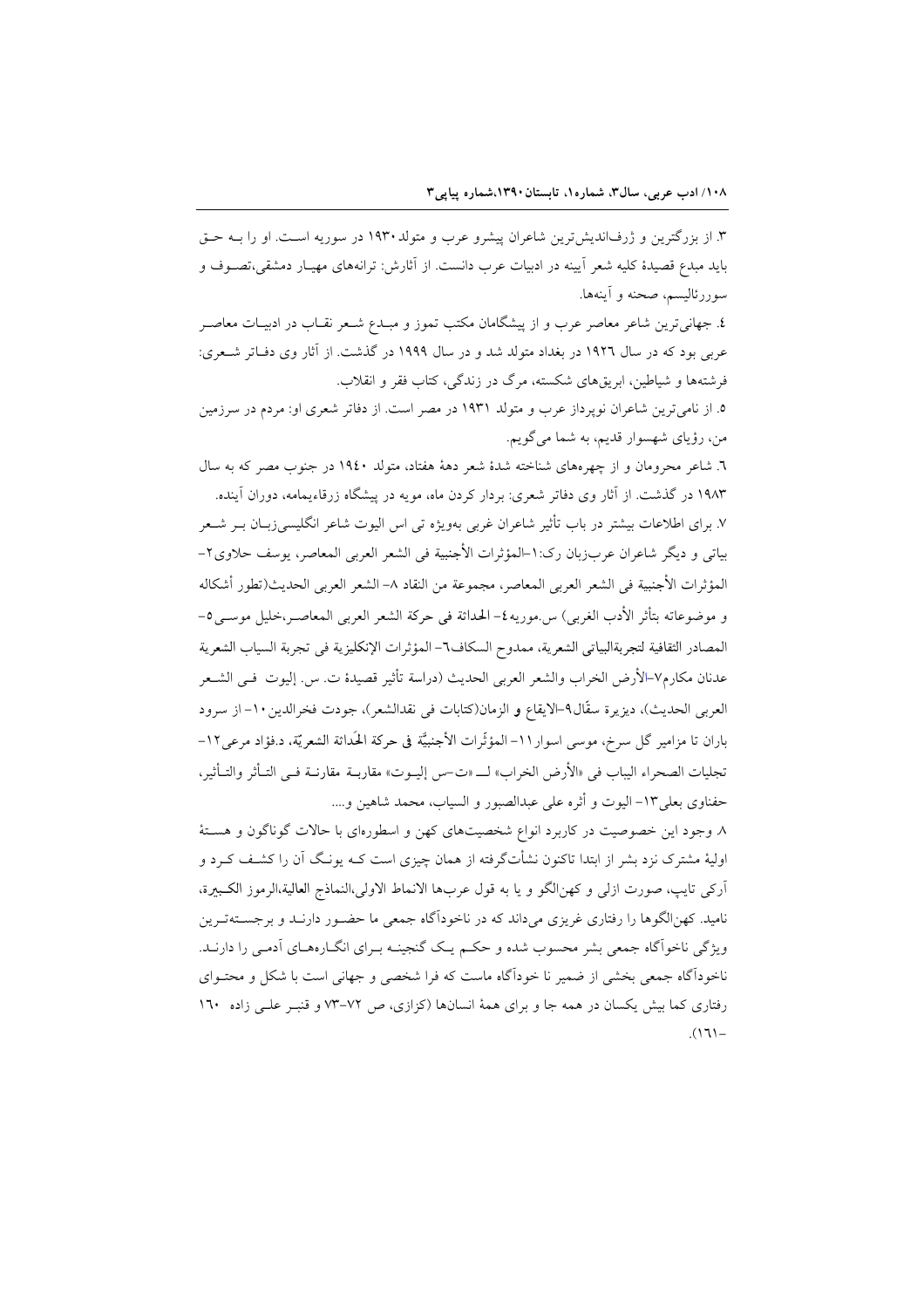٩. از آن نمونه در قصايد جيكور و المدينة، مرثية الألهة، «غريب علـي الخلـيج، رويـا عـام ١٩٦٥»، رؤيـا فوكاي در قصيدة قصائد الى يافا وكتابة على قبر السياب، الى ذكرى ديمتروف، الى عـام ١٩٥٧، العـرب اللاجئون بياتي و بسياري از قصايد ديوان البئر المهجورة يوسف الخال و قصيدة قالت الارض ادونـيس قصيدة العازر عام ١٩٦٢خليل حاوي وقصايد رسالة إلى صديقة،القديس، حكاية قديمة صلاح عبد الصبور و قصايد طفلتها،العشاءالأخيرامل دنقل و…

١٠. شاعران مكتب تموز شامل؛ بدرشاكر السياب-ادونيس- عبـدالوهاب البيــاتي- صــلاح عبدالصــبور – يوسف الخال– جبرا ابراهيم جبرا و انسي الحاج است. اين شاعران متأثر از اسطورهٔ نوزايي و باروري تموز یا همان ادونیس هستند و به رستاخیز ملّت عرب اعتقاد دارند و در این راسـتا اسـطورهٔ تمــوز در کنار دیگر اسطورههای نوزایی همچون ققنوس، اورفئوس، ایزیس، بعل، مسـیح(ع) و… از منـابع اصـلـی الهام گیری این شاعران محسوب می شود.

۱۱. پس از آنکه از چلیپا پایینم کشیدند، باد را میشنیدم که در نخلستانها فغان سر میداد وگامهایی که دور میگشت.اینک زخمها و چلیپایی که مرا در طول شب بـر آن بـه چـار مـیخم کشـیدند، مـرگم را موجب نشد و من سرایا گوش می سـیارم:گـویی صـدای شـیونهـا از گـذر دشـت میـان مــن و شــهر می گذشت.همچو ریسمانی که کشتی بدان بند شود آن زمان که به اعماق غور می کنـد. گــویی شــیون و مویهٔ شهر بسان رشتهای از نور در آسمان غمزدهٔ آن فصل سرد میان سحرگاهان و تاریکی بود و شهر با هر آنچه حس می نمود به نیمخواب فرو می رفت.

۱۲. آنگاه که درختان توت و یر تقال بشکفند، آنگاه که جیکور تا مرزهای رؤیا بگسترد، آنگاه کـه زمـین سبز شود، شمیم خوش عطر جیکور پراکنده می گردد و اَفتابی که از پرتو خویش بـدان مـی نوشـاند، بـر می آید. آنگاه که تاریکی اش نیز سبز میشود، گرما قلبم را لمس میکند و خــون مــن در خــاک جیکــور جريان مي يابد، قلب من أفتاب است، چون أفتاب به نور تييدن گيرد، قلب من زمـين اسـت و تـيش أن خوشهٔ گندم و شکوفه و آب گوارا است، قلب من آب است، قلب من همان خوشهٔ گندم است. مرگ او نوزاییست و زنده میشود به خورندگان آن خمیر گرد که چون پستانی خرد، چون سینهٔ حیـات، پهـنش کنند. در اَتش جان زکف دادم، تاریکنای گل مایهام را سوختم و خداگونه گشت. من سراَغاز بودم و در آن آغاز بی چیز بود. جان دادم زان جهت که نان به نامم خورده شود، تا در موسم کشت در زمینم کارند، چه بیشمار زندگانی خواهم یافت: در هر حفرمای به آینده، به بذری بدل گشتم. نسلی از بشر شدم و در هر قلبی خونم جاریست، قطرهای یا کمتر از آن.

۱۳. بدین سان بازگشتم، چون یهودا دیده بر من گشود، رنگ از رخش پرید؛ چرا که مــن راز او بــودم، سایهای بود از من، به سیاهی میزد و تندیس اندیشهاش، کـه در او بـه سـختی خشـکیده و روح از آن گرفته شده بود، او خوفنـاک از آن بـود کـه مـرگ را در آب ديـدگانش رسـوا کنـد، ديـدگانش تکـه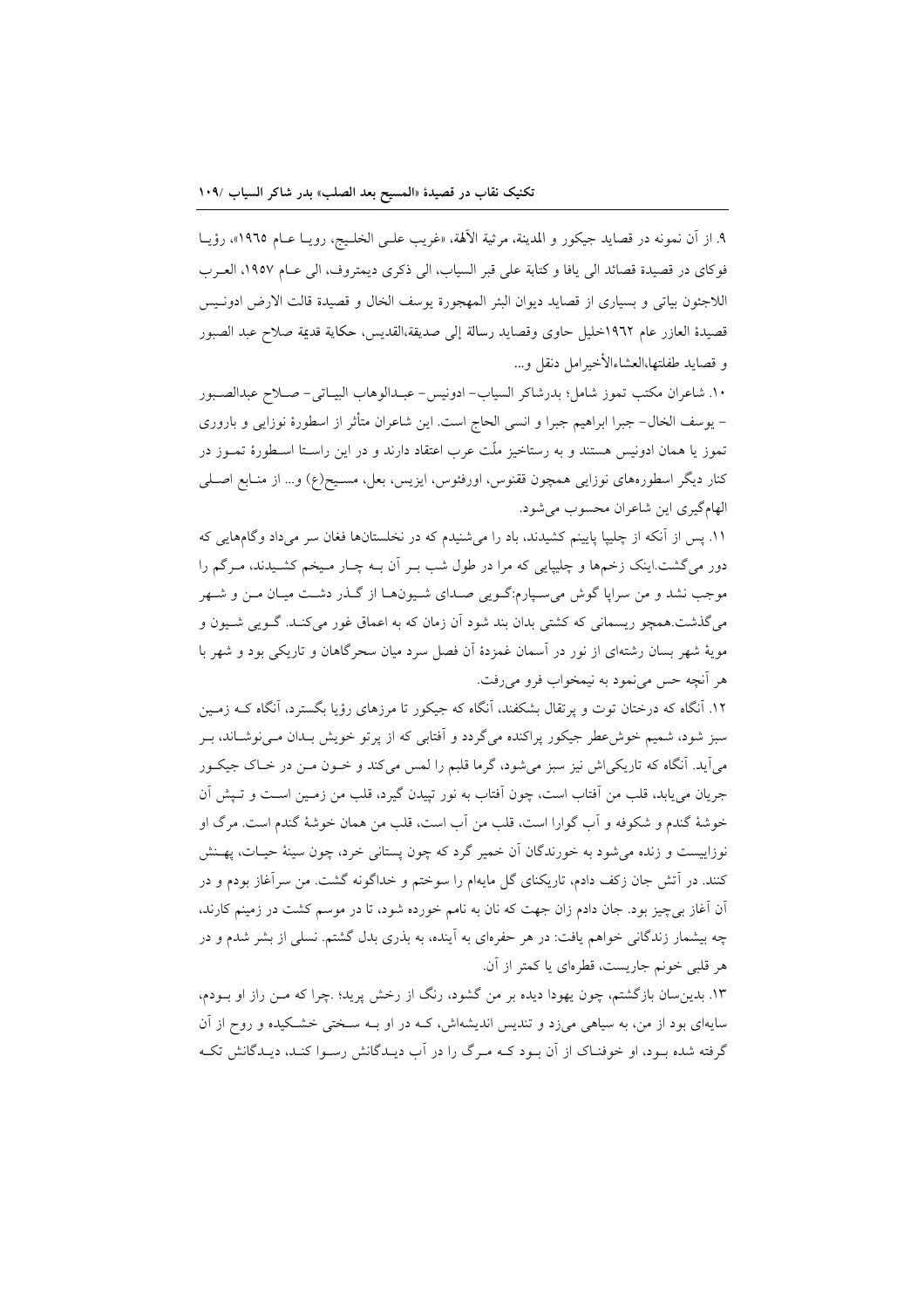صخرهای ست که گور او را در آن از دید مردمان پنهان می ساخت.آیا توپی؟یا اینکه سایهٔ من است ک سپید شده و در جلوهٔ نور پراکنده؟ تو از جهان مرگ می آیی؟مرگ یک بار بیش نیست. پدران ما چنــین ما را آموختهاند، آیا دروغ بود؟آنگاه که دیده بر من گشود چنین گمانی داشت و دیـدهاش نیــز اینگونــه مي گفت.

١٤.(صدای پایی صدای پایی که میپوید و گور که از فشار این گامها در آستانهٔ ریزش است، پندار تــو بر آمدن آنان است؟چه کسی جز آنها میتواند باشد؟صدای پایی پایی پایی سنگ بر سـینهام مـیفکـنم. مگر دیروزم بر چلیپا نکشیدند؟...اینک این منم آرمیده در گورم. بگذار تا بیایند، من در گورم آرمیــدهام. که می داند منم؟..که می داند؟...و یاران یهودا؟که پندار ایشان را باور خواهد کرد؟صدای پایی پایی. هــان، اینک این مـنم برهنـه آرمیـده در گـور تاریـک خـویش: تـا روز پیشـین بسـان گمـان، بسـان جوانـه میپیچیدم،گل خون در زیر کفنهای یخ وارم نمناک میگشت، همچو سایهٔ میان تـاریکی و روز بــودم. زان پس خویش را همچو گنجی بشکافتم و بسان ثمرش عریان نمودم. اَن زمان که از گریبـان و اَسـتر جامهام لباسی دوختم و با گوشت تنم استخوان کودکان را گـرم سـاختم. آن زمـان کـه زخـم خـویش گشودم تا زخمی دگر را مرهم التیام بخش باشم، فاصلهها میان من و دادار یاک فرو افتاد.

۱۵ـ از قفا سپاهیان هجمه بر زخمها و تپیدنهای قلبم آغازیدند، بر سر هرچیز جز مـرگ، اگـر چــه در گورستان، از قفا هجمه آغازیدند آن سان که فوج پرندگان گرسنه بر نخـل بنـی پــر ثمــر در دهکــدهای ویران. دیدهٔ تفنگها راه بر من میبنده، در رؤیای بر صلیبکشیدنم بر آتشند، چه از آتش و چه از پــاره آهن، دیدگان مردمم نور از آسمانها، از خاطرات و از دلدادگی دارند، بار از دوشم بر میگیرند و صلیبم نمناک می شود، چه خرد است آن مرگ، مرگ من و چه بزرگ است.

۱٦- زان پس که بر چلیپا شدم و دیده به سوی شهر گرداندم، نه دشت را شـناختم و نـه حصـار و نـه گورستان را: تا چشم را یاری چرخیدن بود اَنجا چون جنگلی بر شکوفه بود. در هر گوشهای صلیبی بر یاست و مادری غرقه به غم. یاکی را سزاوار دادار یاک ! این زایش شهر است.

۱۷ـ این نقاب در مقابل نقاب مرکب قرار دارد : در نقاب مرکب برعکس نقاب بسیط، شاعر از چنــدین شخصیت اصلی در جهت بیان اندیشه و تجربهٔ معاصرش بهـره مـی.بـرد. از ایــن رو قطعــاً پیوســتگی و تسلسل و در هم تنیدگی صداها در این تکنیک مرکب که منجر به نوعی تداخل و غمـوض در فضـای قصیده و شخصیتها میشود، در نهایت بر پختگی تکنیک و پیشرفت آن و عمـق و پیچیـدگی تجربـه شاعر دلالت می کند. از جمله نقابهای مرکب در شعر عربی معاصر می توان بـه قصـیدهٔ «محنـة ابي العلاء»بياتي و «رسالة من مقبرة» سيّاب اشاره نمود.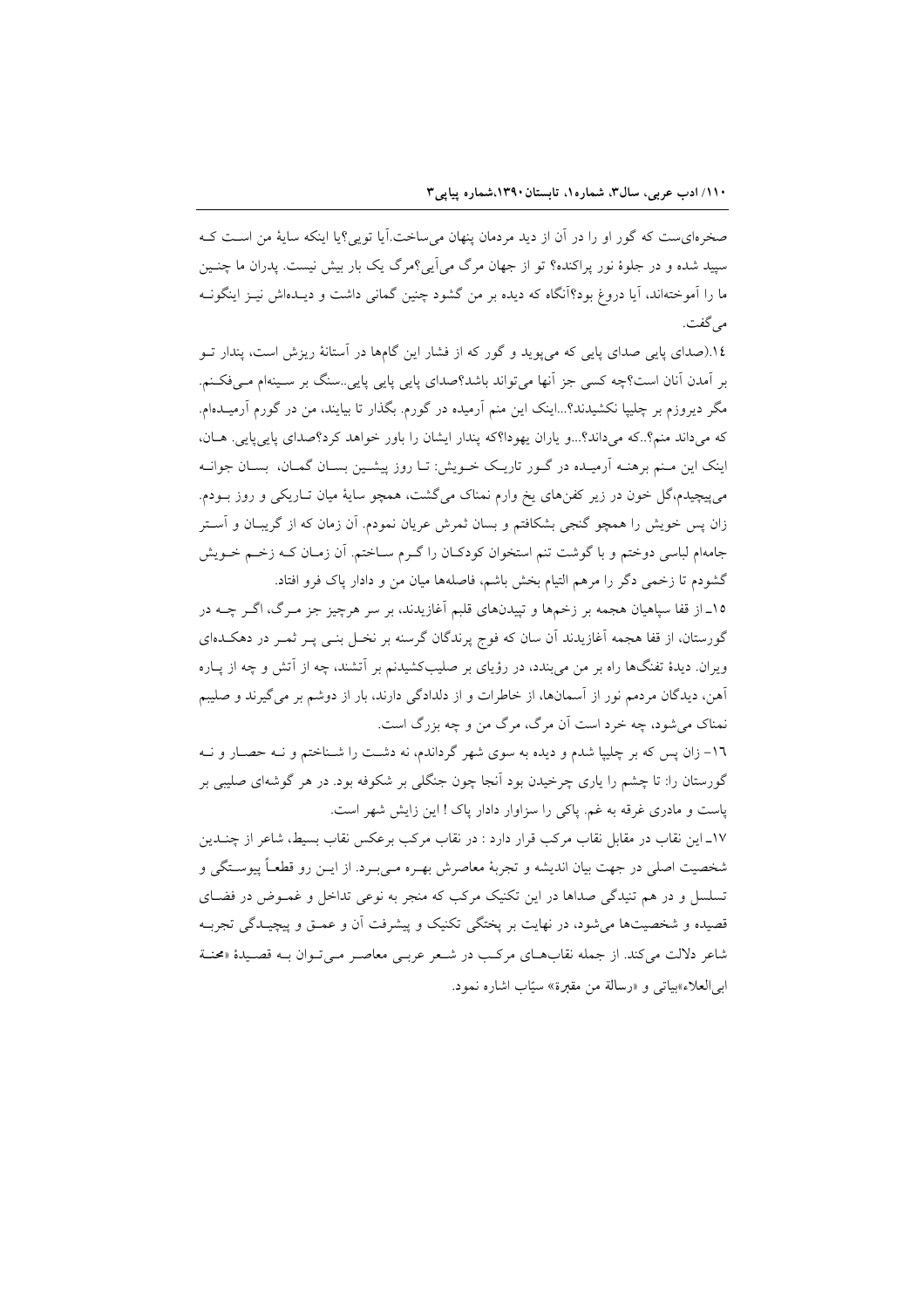۱۸ـ درونمایه(theme):در اصطلاح ادبیات، درونمایه و مضمون عبارت است از فکر اصلی و مسلط در هر اثر ادبی؛ خط یا رشتهای که در خلال اثر کشیده می شود و موقعیتهای داستان را بـههـم یپونـد میدهد.و بیانگر جهت فکری نویسندهاش است (داد، ص ۱۳۱ و میرصادقی، ص ١٧٤)

۱۹ـ موضوع: شامل پدیدهها و رویدادهایی است که داستان را میآفریند و درونمایه را تصویر مـیکنـد؛ به عبارت دیگر موضوع قلمروی است که در آن خلاقیت میتواند درونمایهٔ خود را به نمـایش گـذارد. درونمايه با موضوع تفاوت دارد؛ مثلاً موضوع يک کتاب عشق است، اما درونمايهٔ اَن شکست در عشق غالباً نتايج ناخوشايندي دارد و يا عشق باعث ايثارگري مي شود(همان، صص ٢١٧-١٧٤)

۲۰\_ تموزtammuz؛ یکی از خدایان(خدای حاصلخیزی و باروری) بـابلی، معـادل آدونـیس(adonis) یونانی و اوزیریس(osiris) مصری است. تموز همسر عشتار ashtart بود و گفته شده، تموز را گـرازی درید و پس از مرگ به جهان فرودین هبوط نمود و سرمنشأ سترونی و نازایی شد. عشتار در پی یــافتن او به جهان فرودین رفت و رنجهای فراوان دید و سـرانجام توانسـت تمـوز را بـه زمـین بازگردانــد و سرآغاز زندگی دوباره و باروری گردید(رضایی، صص ۱۹۲\_۱۹۵).

۲۱ـ ققنوسPhoenix پرندهای است افسانهای که گویند حدود ۵۰۰ سال عمر میکند و به هنگام فـرا رسیدن مرگ با جمع[وری گیاهان خشک با بال زدن اَتشی می|فروزد و خود را در اَن اَتش می سوزاند. در روز سوم از خاکستر او ققنوسی دیگر زاده می شود(الجیوسی، ص ۸۰۸). این افسانه تأثیر زیــادی بــر شاعران عرب در موضوع قربانی و رستاخیز داشته است که از آن جمله می توان به اشعار ادونیس اشاره نمود.

٢٢\_ از جمله قصايدي كه از اين ساختار برخوردارند: رسالة من مقبرة سياب و ميلاد عائشة و موتهـا...، النار و الكلمات، الى محارب القديم و محنة ابي العلا بياتي.

٢٣ـ اين اصل كه بر پايهٔ نوعي تعارض و تناقض استوار است از اصلي ترين عناصر پيرنگ ( پيرنگ يــا طرح plot: به معنى الگوى حادثه و تركيبدهندهٔ رويدادها و استخوانبندى وقـايع اسـت \_در سـاختار نمایشی محسوب میشود (داد، ص ۲٤۲ و میرصادقی، ص ۷۱). عزَّالدین اسماعیل پـا را از ایــن فراتــر نهاده، میگوید: «بهصورت ساده و ایجاز درام یعنی درگیـری در هـر یـک از اشـکالش»(اسـماعیل، ص ۲۷۹).بدین جهت است که ناقدان ضمن قراردادن درگیری و کشمکش بهعنوان یکی از اصول زندگی بر این عقیدهاند که درگیری روح و جان درام است و هیچ چیز در درام و داستان پـیش نمــی(ود مگــر از طریق درگیری؛ به بیانی دیگر کشمکش برای درام حکم صدا برای موسـیقی را دارد(مـک کـی، صـص  $(121)$ 

٢٤ـ طبیعت تجربهای که نقاب آن را بیان میکند به واسطهٔ حرکت میان گذشته، حال و آینده و همچنین من ذاتمی و من هنری و تکاپو میان دیدگاهها و احساسات گوناگون و گاه متعارض بین شخصـیتهـای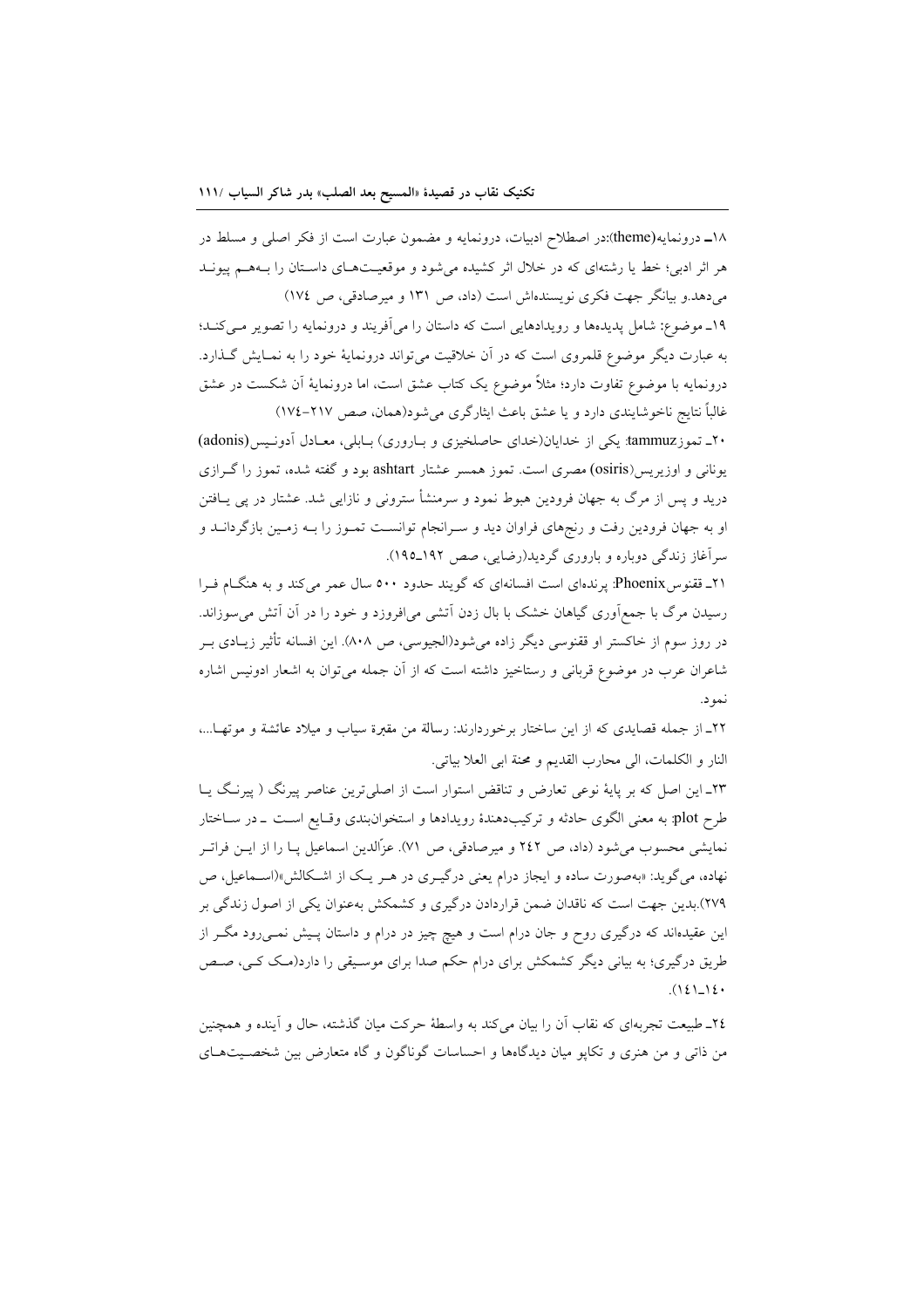کهن و معاصر اقتضای درگیری و تحرک مستمر دارد. وانگهی اگر از شعر درگذریم و با دیدی عامتر به قضیه بنگریم بر ما روشن خواهد شد که «طبیعت و ساختار زندگی بر اصـل درامـبی پویـایی دینـامیکی استوار است و جریان داشتن دو اصل درامی درگیری و یوپایی در جای جای زنــدگی بــه هـیچ عنــوان تعجب برانگيز نيست» (اسماعيل، ص ٢٧٩).

۲۵\_ این اصطلاح به معنی بهرهمندی شاعر از کلام یا رویدادهای زندگی شخصیت کهن چه بهصورت کامل و ذکر کلام و چه بهصورت تلویحی و الهام در شعر که در شعر نقاب بهواسطهٔ حضور پـر رنـگ شخصیت کهن بسیار کاربرد دارد. از نظر نوع، رابطهٔ بینامتنی را مـیتوان بــه چنــد نــوع تقســیم نمــود: اقتباسي، اشارهاي و تلويحي، اسلوبي.

٢٦ـ البته اين كلام بدان معنا نيست كه رابطة بينامتني(التناص) در ديگر انواع ادبي به كار نمي رود بلكه بايد اذعان داشت كه به واسطة وجود ارتباط ميان تاريخ وگذشتهٔ قومي \_ بشرى با شـاعر، نمـود رابطـهٔ بینامتنی در تمام انواع ادبی امری کاملاً طبیعی است.

٢٧ـ بايد كه محصولي باشد و نبايد بعد از اين فقيرى بماند، چراكه مسيح بذرواردرشكافي كاشته شد. ٢٨ـ شايان ذكر است كه تجارب اوليه كاربرد ميراث كهن همچون نقاب بيشتر حالت فراخواني داشت تا الهامگیری، از این رو شاعر بیشتر به بیان و روایت حـالات و رویـدادهای زنـدگی شخصـیت کهـن می پرداخت و الهامگیری از آن در جهت بیان تجربهٔ معاصر از بُعدی فنی و پخته برخوردار نبود. ٢٩. همچون قصيدة «عذاب الحلاج» و«محنة أبي العلاء».

٣٠ـ البته اين قسمت به برخي اعتقادات مسيحيان در زمينهٔ تطهير نيز اشاره دارد كه نشــانهٔ تــأثيرپــذيري شاعر از این عقاید است(کندی، ص ١٩٥)

٣١ـ گاه ميان تکگويـي و حديث نفس التباس پيش مي]يد. «حديث نفس معمولاً سير انديشهها و افکار درونی شخص را بیان می کند و از آن رو با تکگویی تفـاوت دارد کـه حـدیث نفـس فاقـد مخاطـب است»(داد، ص ١١١). این در حالی است که تکگویی، بازنمای مکتوب افکار و خاطرات درونی یک شخصیت آن طور که گویی بی دخالت علنی یک راوی مستقیماً شنیده می شـود، اسـت. در تـک گـویی جریان و آهنگ ضمیر خودآگاه همانگونه که در ذهن شخص رخ می<mark>دهد، بازگو میشود و نویسنده در</mark> این کار دخالتی ندارد و سخنان و روحیات و وضعیت خاص شاعر از زبان شخصی خاص و یگانه ک همان ضمیر شاعر است، بیان می گردد (کادن، ص ۲۰۱ و داد، ص ۸٤ ـ ٨٥ ـ ٨٦)

۳۲. این اصطلاح روایی معادل «استباق» در عربی است. یعنی بیان نتایج داستان و سرنوشت شخصیتها و سپس بازگشت به گذشته و بیان تفاصیل و جزئیات داستان و حرکت در مسیر آنها (کندی، ص ۱۸۷) البته بهجای اصطلاح «پیش نمای<sub>ی</sub> نتیجه» در فارسی میتوان مواردی چون پیشنگری و یا پیامد نمایی را به کار بر د.

٣٣. از اّن نمونه سطر٧ و٩ بند اول \_سطر ١٢بند دوم \_سطر ١١و١٣بند چهارم \_سطر ٤بند هفتم.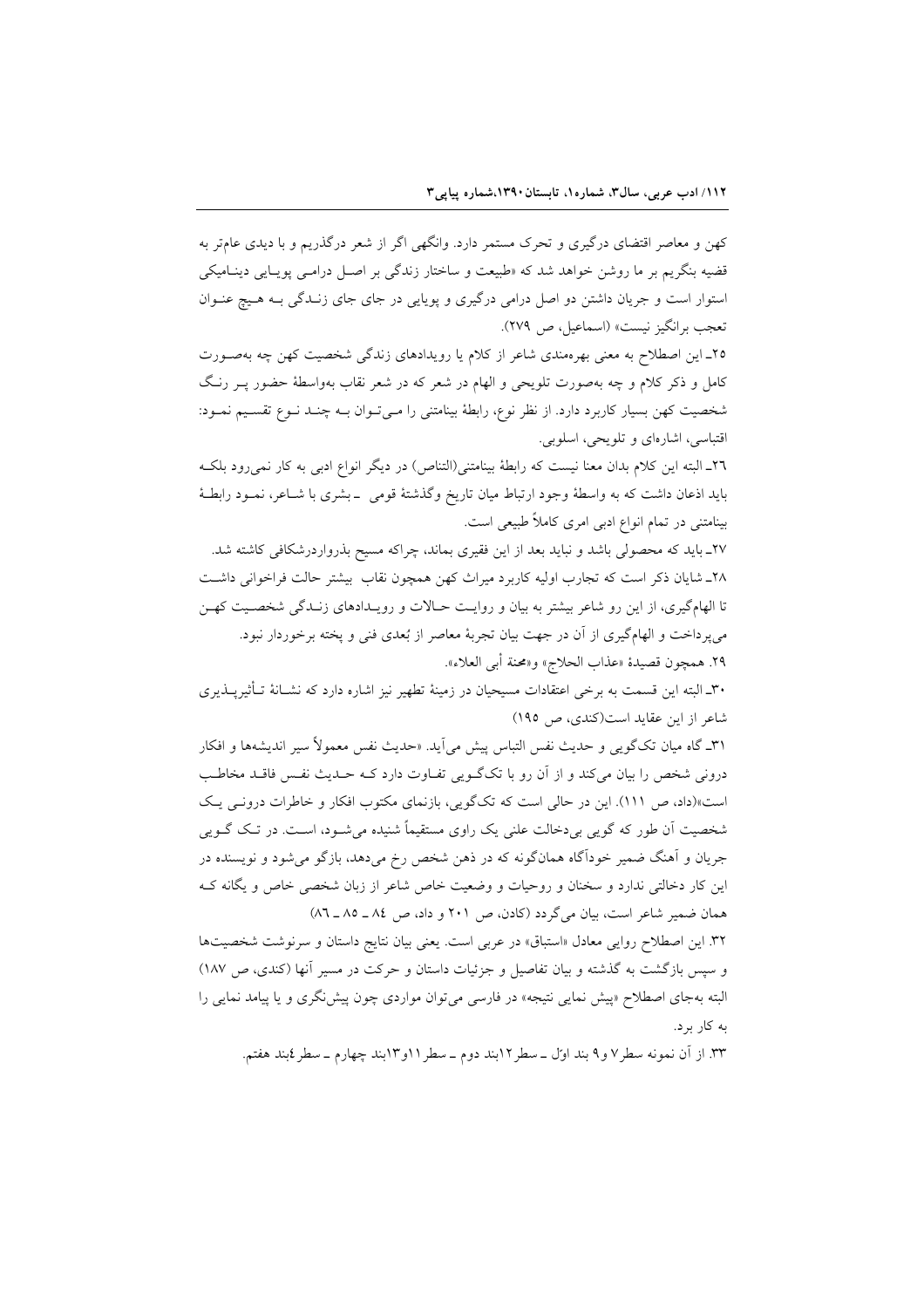٣٤. اين قصيده، فاقد فعل امر است و در آن فقط در بند چهارم از استفهام بهره برده شده است.

#### منابع:

اسماعيل، عزالدين، *الشعرالعربي المعاصر، قضايا وظواهره الفنية والمعنوية*، بيروت، دارالعودة، ١٩٨٨م. البطل، على عبدالمعطى، *الرمز الأسطوري في شعر بدر شاكر السياب*، الكويت، شـركة الربيعـان للنشـر و التوزيع، ١٩٨٢م. البياتي، عبدالوهاب، *تجربتي الشعرية،* بيروت، المؤسسة العربية للدراسات و النشر،١٩٩٣. الجيوسي، سلمي الخضر اء، *الإتجاهات و الحركات في الشعر العربي الحديث*،تر جمه: عبدالو احـد لؤلـؤة، بيروت، مركز الدراسات الوحدة العربية،٢٠٠١ م. حداد، علي، *أثر التراث في الشعر العراقي الحديث*، بغداد، دار الشؤون الثقافية،١٩٨٦م. الحلاوي،يوسف، *الاسطورة في الشعر العربي المعاصر*، بيروت، دار الأداب، ١٩٩٤م. داد، سیما، *فرهنگ اصطلاحات ادبی،* تهران، انتشارات مروارید، ۱۳۸۰. رجایی، نجمه، *اسطورههای رهایی*، مشهد، انتشارات دانشگاه فردوسی، ۱۳۸۱. رضایی،مهدی،*آفرینش و مرگ در اساطیر،* تهران، انتشارات اساطیر،۱۳۸۳. السياب، بدر شاكر، *الأعمال الشعرية الكاملة*، بغداد،دار الحرية للطباعة و النشر، ٢٠٠٠م. الضاوی،أحمدعرفات، *کارک*رد *سنت در شعر معاصرعرب*،ترجمه: سیدحسین سیدی، مشـهد: انتشــارات دانشگاه فر دوسی ۱۳۸٤. عباس،إحسان*،إتجاهات الشعرالعربي المعاصر*،الكويت: المجلس الوطني للثقافة والفنون والآداب،١٩٧٨، عباس،إحسان رويكردهاى شعر معاصر عرب، ترجمه: حبيب الله عباسى، تهران، سخن،١٣٨٤هــ ش. عباسي،حبيب الله،«كاركرد نقاب در شـعر– هـمـراه بــا تحليـل دو نقــاب در شــعر م. سرشــک-»، مجلــهٔ دانشکدهٔ ادبیات علوم انسانی(تخصصی زبان وادبیات) دانشگاه فردوسی مشهد، شمارهٔ ۱۵۲/ بهار ۱۳۸۵:  $100 - 100$ عشري زايد،علي، *استدعاء الشخصيات التراثية في الشعر العربي المعاص*ر ،القاهرة، دار غريب، ٢٠٠٦م. على،بدالرضا،⁄لأسط*ورة في شعر السياب*، بيروت، دار الراشد العربي،١٩٨٤م. فتحي،إبراهيم، *معجم المصطلحات الأدبية*،بيروت، الموسسة العربية للدراسات و النشر،١٩٨٦م. فتوح أحمد، محمد، *الرمز و الرمزية في الشعر العربي المعاصر*،القاهرة، دار المعارف،١٩٧٧م. فوزي، *ناهدة،عبدالوهاب البياتي، حياته و شعره*، تهران، ثار الله,١٣٨٣. قنبر علیزاده، رقیه،«زن نویسنده و افسانههای زن»، *اسطوره و ادبیات*،تهران، سمت،۱۳۸۳، ۱۲۰-۱۷۰.